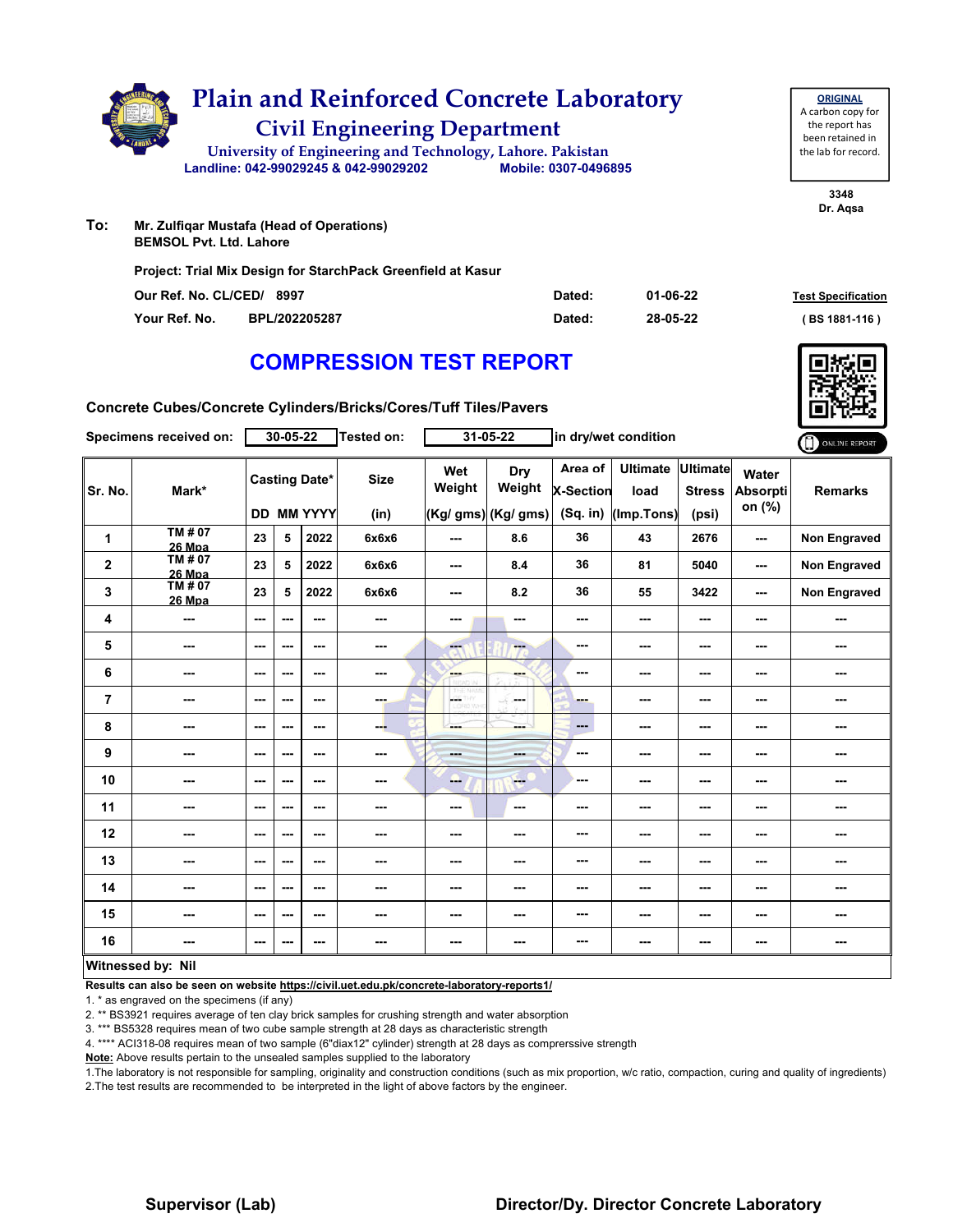|     |                                                                             | <b>Civil Engineering Department</b>                          | <b>Plain and Reinforced Concrete Laboratory</b>            |
|-----|-----------------------------------------------------------------------------|--------------------------------------------------------------|------------------------------------------------------------|
|     |                                                                             |                                                              | University of Engineering and Technology, Lahore. Pakistan |
|     |                                                                             | Landline: 042-99029245 & 042-99029202                        | Mobile: 0307-0496895                                       |
| To: | Mr. Zulfigar Mustafa (Head of Operations)<br><b>BEMSOL Pvt. Ltd. Lahore</b> | Project: Trial Mix Design for StarchPack Greenfield at Kasur |                                                            |

| Our Ref. No. CL/CED/ 8998 |               | Dated: | 01-06-22 | <b>Test Specification</b> |
|---------------------------|---------------|--------|----------|---------------------------|
| Your Ref. No.             | BPL/202205286 | Dated  | 28-05-22 | (BS 1881-116)             |

**Concrete Cubes/Concrete Cylinders/Bricks/Cores/Tuff Tiles/Pavers**

| Specimens received on:  |                          | $30 - 05 - 22$ |     |                                    | $31 - 05 - 22$<br>Tested on: |                | in dry/wet condition                 |                                         |                                       |                                           | ONLINE REPORT                      |                     |
|-------------------------|--------------------------|----------------|-----|------------------------------------|------------------------------|----------------|--------------------------------------|-----------------------------------------|---------------------------------------|-------------------------------------------|------------------------------------|---------------------|
| Sr. No.                 | Mark*                    |                |     | <b>Casting Date*</b><br>DD MM YYYY | <b>Size</b><br>(in)          | Wet<br>Weight  | Dry<br>Weight<br>(Kg/ gms) (Kg/ gms) | Area of<br><b>X-Section</b><br>(Sq. in) | <b>Ultimate</b><br>load<br>(Imp.Tons) | <b>Ultimate</b><br><b>Stress</b><br>(psi) | Water<br><b>Absorpti</b><br>on (%) | <b>Remarks</b>      |
| 1                       | TM # 06<br>35 Mpa        | 23             | 5   | 2022                               | 6x6x6                        | ---            | 8.6                                  | 36                                      | 83                                    | 5164                                      | ---                                | Non Engraved        |
| $\mathbf 2$             | TM # 06<br><b>35 Mpa</b> | 23             | 5   | 2022                               | 6x6x6                        | $\cdots$       | 8.6                                  | 36                                      | 98                                    | 6098                                      | ---                                | <b>Non Engraved</b> |
| 3                       | TM#06<br><b>35 Mpa</b>   | 23             | 5   | 2022                               | 6x6x6                        | ---            | 8.4                                  | 36                                      | 88                                    | 5476                                      | $\sim$ $\sim$                      | <b>Non Engraved</b> |
| 4                       | ---                      | $--$           | --- | ---                                | ---                          | ---            | ---                                  | ---                                     | ---                                   | ---                                       | ---                                | ---                 |
| 5                       | ---                      | ---            | --- | ---                                | ---                          | ---            | ---                                  | ---                                     | ---                                   | ---                                       | ---                                | ---                 |
| 6                       | ---                      | ---            | --- | ---                                | ---                          | ---            | ---                                  | ---                                     | ---                                   | ---                                       | ---                                | ---                 |
| $\overline{\mathbf{r}}$ | ---                      | ---            | --- | ---                                | ---                          | $\Delta\omega$ | la sua                               | ---                                     | ---                                   | ---                                       | ---                                | ---                 |
| 8                       | ---                      | ---            | --- | ---                                | ---                          | ---            | mente del                            | ---                                     | ---                                   | ---                                       | ---                                |                     |
| 9                       | ---                      | $--$           | --- | $\overline{\phantom{a}}$           | ---                          | ---            | ---                                  | ---                                     | ---                                   | $\overline{\phantom{a}}$                  | ---                                | ---                 |
| 10                      | ---                      | ---            | --- | ---                                | ---                          | ---            | $-$                                  | ---                                     | ---                                   | ---                                       | ---                                | ---                 |
| 11                      | ---                      | ---            | --- | ---                                | ---                          | ---            | $\overline{\phantom{a}}$             | ---                                     | ---                                   | ---                                       | ---                                | ---                 |
| 12                      | ---                      | $--$           | --- | ---                                | ---                          | ---            | ---                                  | ---                                     | ---                                   | $--$                                      | ---                                | ---                 |
| 13                      | ---                      | ---            | --- | ---                                | ---                          | ---            | ---                                  | ---                                     | ---                                   | ---                                       | ---                                | ---                 |
| 14                      | ---                      | ---            | --- | ---                                | ---                          | ---            |                                      | ---                                     | ---                                   | ---                                       | ---                                |                     |
| 15                      | ---                      | ---            | --- | ---                                | ---                          | ---            | ---                                  | ---                                     | ---                                   | ---                                       | ---                                | ---                 |
| 16                      | ---                      | $--$           | --- | ---                                | ---                          | ---            | ---                                  | ---                                     | ---                                   | ---                                       | ---                                | ---                 |
|                         | Witnessed by: Nil        |                |     |                                    |                              |                |                                      |                                         |                                       |                                           |                                    |                     |

#### **Witnessed by: Nil**

**Results can also be seen on website https://civil.uet.edu.pk/concrete-laboratory-reports1/**

1. \* as engraved on the specimens (if any)

2. \*\* BS3921 requires average of ten clay brick samples for crushing strength and water absorption

3. \*\*\* BS5328 requires mean of two cube sample strength at 28 days as characteristic strength

4. \*\*\*\* ACI318-08 requires mean of two sample (6"diax12" cylinder) strength at 28 days as comprerssive strength

**Note:** Above results pertain to the unsealed samples supplied to the laboratory

1.The laboratory is not responsible for sampling, originality and construction conditions (such as mix proportion, w/c ratio, compaction, curing and quality of ingredients) 2.The test results are recommended to be interpreted in the light of above factors by the engineer.



**ORIGINAL** A carbon copy for the report has been retained in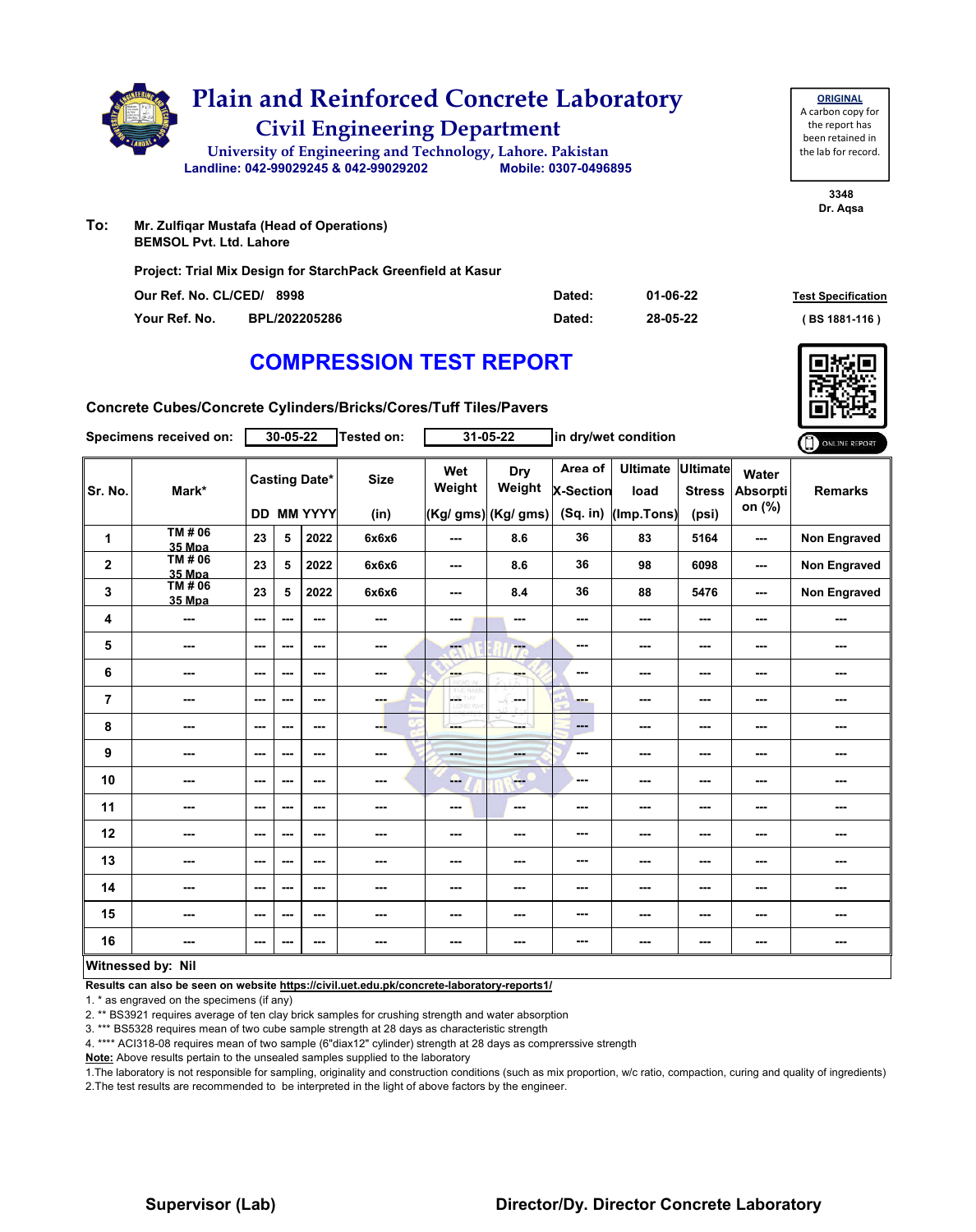|     | <b>Plain and Reinforced Concrete Laboratory</b><br><b>Civil Engineering Department</b><br>University of Engineering and Technology, Lahore. Pakistan<br>Landline: 042-99029245 & 042-99029202 | Mobile: 0307-0496895 |
|-----|-----------------------------------------------------------------------------------------------------------------------------------------------------------------------------------------------|----------------------|
| To: | Mr. Zulfigar Mustafa (Head of Operations)<br><b>BEMSOL Pvt. Ltd. Lahore</b><br>Project: Trial Mix Design for StarchPack Greenfield at Kasur                                                   |                      |

| Our Ref. No. CL/CED/ 8999 |               | Dated: | 01-06-22 | <b>Test Specification</b> |
|---------------------------|---------------|--------|----------|---------------------------|
| Your Ref. No.             | BPL/202205281 | Dated: | 28-05-22 | $(BS 1881 - 116)$         |

**Concrete Cubes/Concrete Cylinders/Bricks/Cores/Tuff Tiles/Pavers**

| Specimens received on: |                        |                          | $30 - 05 - 22$ |                                    | Tested on:          | $31 - 05 - 22$           |                                      | in dry/wet condition                      |                                       |                                           |                                    | ONLINE REPORT       |
|------------------------|------------------------|--------------------------|----------------|------------------------------------|---------------------|--------------------------|--------------------------------------|-------------------------------------------|---------------------------------------|-------------------------------------------|------------------------------------|---------------------|
| Sr. No.                | Mark*                  |                          |                | <b>Casting Date*</b><br>DD MM YYYY | <b>Size</b><br>(in) | Wet<br>Weight            | Dry<br>Weight<br>(Kg/ gms) (Kg/ gms) | Area of<br><b>X-Section</b><br>$(Sq.$ in) | <b>Ultimate</b><br>load<br>(Imp.Tons) | <b>Ultimate</b><br><b>Stress</b><br>(psi) | Water<br><b>Absorpti</b><br>on (%) | <b>Remarks</b>      |
| 1                      | <b>TM#01</b><br>11 Mpa | 19                       | 5              | 2022                               | 6x6x6               | ---                      | 7.4                                  | 36                                        | 10                                    | 622                                       | ---                                | <b>Non Engraved</b> |
| $\mathbf{2}$           | TM # 01<br>11 Mpa      | 19                       | 5              | 2022                               | 6x6x6               | $\overline{\phantom{a}}$ | 7.4                                  | 36                                        | 13                                    | 809                                       | ---                                | <b>Non Engraved</b> |
| 3                      | TM # 01<br>11 Mpa      | 19                       | 5              | 2022                               | 6x6x6               | ---                      | 7.6                                  | 36                                        | 12                                    | 747                                       | ---                                | Non Engraved        |
| 4                      | ---                    | ---                      | ---            | $\sim$ $\sim$                      | ---                 | ---                      | $\sim$                               | ---                                       | ---                                   | $--$                                      | ---                                | ---                 |
| 5                      | ---                    | ---                      | ---            | ---                                | ---                 | $\overline{\mathbf{a}}$  | ÷                                    | ---                                       | ---                                   | $--$                                      | ---                                | ---                 |
| 6                      | ---                    | $- - -$                  | ---            | ---                                | $\sim$              | <b>SHOP</b>              | ---                                  | ---                                       | ---                                   | ---                                       | ---                                | ---                 |
| $\overline{7}$         | ---                    | ---                      | ---            | ---                                | ---                 | LOST.                    | ---                                  | ---                                       | ---                                   | $--$                                      | ---                                | ---                 |
| 8                      | ---                    | ---                      | ---            | ---                                | ---                 | ---                      |                                      | ---                                       | ---                                   | $--$                                      | ---                                | ---                 |
| 9                      | ---                    | ---                      | ---            | $\sim$                             | ---                 | <b>Barbara</b>           | ---                                  | ---                                       | ---                                   | $--$                                      | ---                                | ---                 |
| 10                     | ---                    | $\sim$ $\sim$            | ---            | $\sim$                             | ---                 | --                       | <b>Fee</b>                           | ---                                       | ---                                   | $--$                                      | ---                                | ---                 |
| 11                     | ---                    | ---                      | ---            | ---                                | ---                 | ---                      | $\sim$                               | ---                                       | ---                                   | $--$                                      | ---                                | ---                 |
| 12                     | ---                    | $-$                      | ---            | $\sim$ $\sim$                      | ---                 | ---                      | ---                                  | ---                                       | ---                                   | ---                                       | ---                                | ---                 |
| 13                     | ---                    | ---                      | ---            | ---                                | ---                 | ---                      | ---                                  | ---                                       | ---                                   | ---                                       | ---                                | ---                 |
| 14                     | ---                    | ---                      | ---            | ---                                | ---                 | ---                      | ---                                  | ---                                       | ---                                   | ---                                       | ---                                | ---                 |
| 15                     | ---                    | $\overline{\phantom{a}}$ | ---            | ---                                | ---                 | ---                      |                                      | ---                                       | ---                                   | ---                                       | ---                                | ---                 |
| 16                     | ---                    | $\sim$ $\sim$            | ---            | ---                                | ---                 | ---                      | ---                                  | ---                                       | ---                                   | $\sim$                                    | ---                                | ---                 |
|                        | Witnessed by: Nil      |                          |                |                                    |                     |                          |                                      |                                           |                                       |                                           |                                    |                     |

#### **Witnessed by: Nil**

**Results can also be seen on website https://civil.uet.edu.pk/concrete-laboratory-reports1/**

1. \* as engraved on the specimens (if any)

2. \*\* BS3921 requires average of ten clay brick samples for crushing strength and water absorption

3. \*\*\* BS5328 requires mean of two cube sample strength at 28 days as characteristic strength

4. \*\*\*\* ACI318-08 requires mean of two sample (6"diax12" cylinder) strength at 28 days as comprerssive strength

**Note:** Above results pertain to the unsealed samples supplied to the laboratory

1.The laboratory is not responsible for sampling, originality and construction conditions (such as mix proportion, w/c ratio, compaction, curing and quality of ingredients) 2.The test results are recommended to be interpreted in the light of above factors by the engineer.



**ORIGINAL** A carbon copy for the report has been retained in the lab for record.

> **3348 Dr. Aqsa**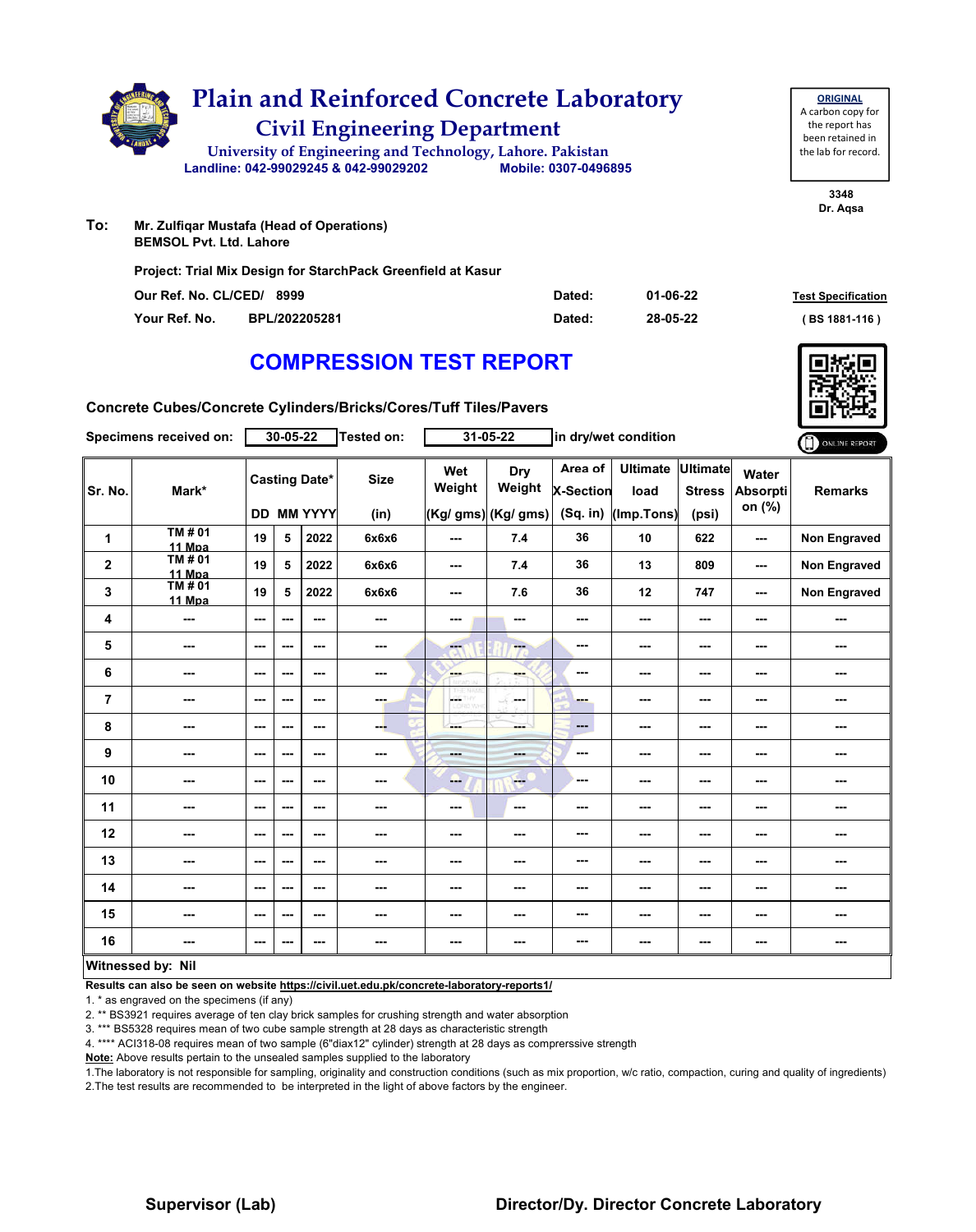|     | <b>Plain and Reinforced Concrete Laboratory</b><br><b>Civil Engineering Department</b> |
|-----|----------------------------------------------------------------------------------------|
|     | University of Engineering and Technology, Lahore. Pakistan                             |
|     | Mobile: 0307-0496895<br>Landline: 042-99029245 & 042-99029202                          |
| To: | Mr. Zulfigar Mustafa (Head of Operations)<br><b>BEMSOL Pvt. Ltd. Lahore</b>            |
|     | Project: Trial Mix Design for StarchPack Greenfield at Kasur                           |

| Our Ref. No. CL/CED/ 9000 |               | Dated: | 01-06-22 | <b>Test Specification</b> |
|---------------------------|---------------|--------|----------|---------------------------|
| Your Ref. No.             | BPL/202205282 | Dated: | 28-05-22 | (BS 1881-116)             |

**Concrete Cubes/Concrete Cylinders/Bricks/Cores/Tuff Tiles/Pavers**

| Specimens received on: |                   | $30 - 05 - 22$           |     |                                           | Tested on:               |                         | $31 - 05 - 22$                        | in dry/wet condition                      |                                       |                                           |                             | ONLINE REPORT       |
|------------------------|-------------------|--------------------------|-----|-------------------------------------------|--------------------------|-------------------------|---------------------------------------|-------------------------------------------|---------------------------------------|-------------------------------------------|-----------------------------|---------------------|
| Sr. No.                | Mark*             |                          |     | <b>Casting Date*</b><br><b>DD MM YYYY</b> | <b>Size</b><br>(in)      | Wet<br>Weight           | Dry<br>Weight<br>$(Kg/gms)$ (Kg/ gms) | Area of<br><b>X-Section</b><br>$(Sq.$ in) | <b>Ultimate</b><br>load<br>(Imp.Tons) | <b>Ultimate</b><br><b>Stress</b><br>(psi) | Water<br>Absorpti<br>on (%) | <b>Remarks</b>      |
| 1                      | TM # 02<br>11 Mpa | 19                       | 5   | 2022                                      | 6x6x6                    | ---                     | 7.2                                   | 36                                        | $\overline{7}$                        | 436                                       | ---                         | Non Engraved        |
| $\mathbf 2$            | TM # 02<br>11 Mpa | 19                       | 5   | 2022                                      | 6x6x6                    | ---                     | 7                                     | 36                                        | 6                                     | 373                                       | $\overline{\phantom{a}}$    | <b>Non Engraved</b> |
| 3                      | TM # 02<br>11 Mpa | 19                       | 5   | 2022                                      | 6x6x6                    | ---                     | 6.8                                   | 36                                        | 5                                     | 311                                       | $\overline{\phantom{a}}$    | Non Engraved        |
| 4                      | ---               | ---                      | --- | ---                                       | ---                      | ---                     | ---                                   | ---                                       | ---                                   | ---                                       | ---                         | ---                 |
| 5                      | ---               | $--$                     | --- | ---                                       | ---                      | $\overline{\mathbf{c}}$ | ---                                   | ---                                       | ---                                   | ---                                       | ---                         | ---                 |
| 6                      | $- - -$           | ---                      | --- | ---                                       | ---                      | <b>SHOP</b>             | ---                                   | ---                                       | ---                                   | ---                                       | ---                         | ---                 |
| $\overline{7}$         | ---               | $--$                     | --- | ---                                       | ---                      | ш.                      | ---                                   | ---                                       | ---                                   | ---                                       | ---                         | ---                 |
| 8                      | ---               | ---                      | --- | $--$                                      | ---                      |                         |                                       | ---                                       | ---                                   | ---                                       | ---                         | ---                 |
| 9                      | ---               | $\sim$ $\sim$            | --- | ---                                       | ---                      | <b>Barbara</b>          |                                       | ---                                       | ---                                   | ---                                       | ---                         | ---                 |
| 10                     | ---               | $--$                     | --- | $--$                                      | ---                      | ---                     | ---                                   | ---                                       | ---                                   | ---                                       | ---                         | ---                 |
| 11                     | ---               | ---                      | --- | ---                                       | ---                      | ---                     | $\sim$                                | ---                                       | ---                                   | ---                                       | ---                         | ---                 |
| 12                     | $- - -$           | $\sim$ $\sim$            | --- | ---                                       | ---                      | ---                     | ---                                   | ---                                       | ---                                   | ---                                       | ---                         | ---                 |
| 13                     | ---               | ---                      | --- | ---                                       | ---                      | ---                     | ---                                   | ---                                       | ---                                   | ---                                       | ---                         | ---                 |
| 14                     | ---               | $--$                     | --- | $--$                                      | $\overline{\phantom{a}}$ | ---                     | ---                                   | ---                                       | ---                                   | ---                                       | ---                         | ---                 |
| 15                     | ---               | $\sim$ $\sim$            | --- | ---                                       | ---                      | ---                     | ---                                   | ---                                       | ---                                   | ---                                       | ---                         | ---                 |
| 16                     | ---               | $\overline{\phantom{a}}$ | --- | $\overline{\phantom{a}}$                  | ---                      | ---                     | ---                                   | ---                                       | ---                                   | ---                                       | ---                         | ---                 |
|                        | Witnessed by: Nil |                          |     |                                           |                          |                         |                                       |                                           |                                       |                                           |                             |                     |

#### **Witnessed by: Nil**

**Results can also be seen on website https://civil.uet.edu.pk/concrete-laboratory-reports1/**

1. \* as engraved on the specimens (if any)

2. \*\* BS3921 requires average of ten clay brick samples for crushing strength and water absorption

3. \*\*\* BS5328 requires mean of two cube sample strength at 28 days as characteristic strength

4. \*\*\*\* ACI318-08 requires mean of two sample (6"diax12" cylinder) strength at 28 days as comprerssive strength

**Note:** Above results pertain to the unsealed samples supplied to the laboratory

1.The laboratory is not responsible for sampling, originality and construction conditions (such as mix proportion, w/c ratio, compaction, curing and quality of ingredients) 2.The test results are recommended to be interpreted in the light of above factors by the engineer.



**ORIGINAL** A carbon copy for the report has been retained in the lab for record.

> **3348 Dr. Aqsa**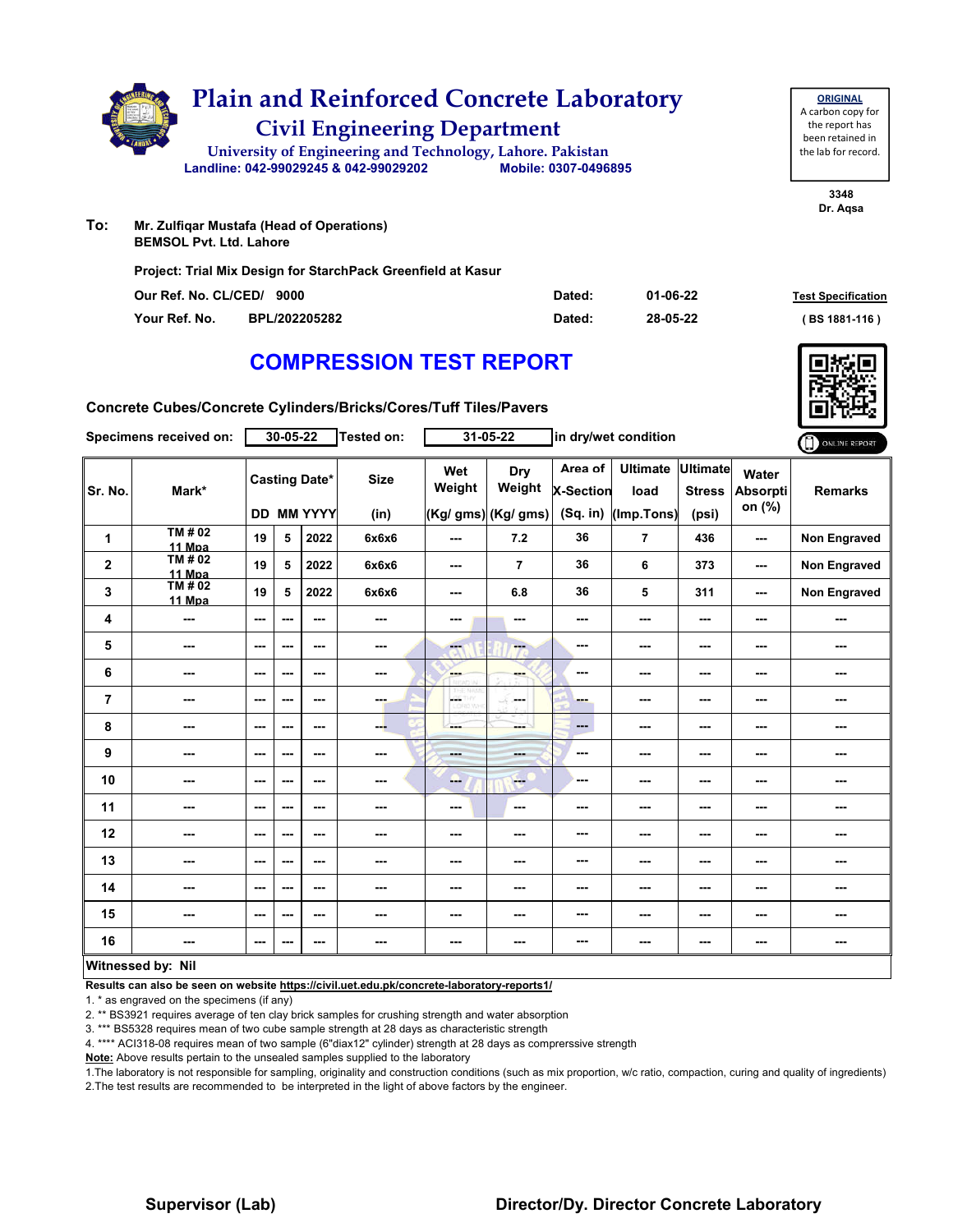|     | <b>Plain and Reinforced Concrete Laboratory</b><br><b>Civil Engineering Department</b><br>University of Engineering and Technology, Lahore. Pakistan<br>Landline: 042-99029245 & 042-99029202 | Mobile: 0307-0496895 |
|-----|-----------------------------------------------------------------------------------------------------------------------------------------------------------------------------------------------|----------------------|
| To: | Mr. Zulfigar Mustafa (Head of Operations)<br><b>BEMSOL Pvt. Ltd. Lahore</b><br>Project: Trial Mix Design for StarchPack Greenfield at Kasur                                                   |                      |

| <b>COMPRESSION TEST REPORT</b> |  |  |
|--------------------------------|--|--|

**Our Ref. No. CL/CED/ Dated: Test Specification 9001 Your Ref. No. BPL/202205283 Dated: ( BS 1881-116 )**

**01-06-22 28-05-22**

**Concrete Cubes/Concrete Cylinders/Bricks/Cores/Tuff Tiles/Pavers**

|             | Specimens received on:   |                          | 30-05-22 |                                           | <b>Tested on:</b>   |                          | $31 - 05 - 22$                              |                                    | in dry/wet condition                  |                                           |                             | ONLINE REPORT       |
|-------------|--------------------------|--------------------------|----------|-------------------------------------------|---------------------|--------------------------|---------------------------------------------|------------------------------------|---------------------------------------|-------------------------------------------|-----------------------------|---------------------|
| Sr. No.     | Mark*                    |                          |          | <b>Casting Date*</b><br><b>DD MM YYYY</b> | <b>Size</b><br>(in) | Wet<br>Weight            | <b>Dry</b><br>Weight<br>(Kg/ gms) (Kg/ gms) | Area of<br>X-Section<br>$(Sq.$ in) | <b>Ultimate</b><br>load<br>(Imp.Tons) | <b>Ultimate</b><br><b>Stress</b><br>(psi) | Water<br>Absorpti<br>on (%) | <b>Remarks</b>      |
| 1           | TM # 03<br>35 Mpa        | 20                       | 5        | 2022                                      | 6x6x6               | $\sim$                   | 8.6                                         | 36                                 | 110                                   | 6844                                      | ---                         | <b>Non Engraved</b> |
| $\mathbf 2$ | TM # 03<br>35 Mpa        | 20                       | 5        | 2022                                      | 6x6x6               | $\sim$ $\sim$            | 8.6                                         | 36                                 | 112                                   | 6969                                      | $\sim$ $\sim$               | <b>Non Engraved</b> |
| 3           | TM # 03<br><b>35 Mpa</b> | 20                       | 5        | 2022                                      | 6x6x6               | ---                      | 8.6                                         | 36                                 | 113                                   | 7031                                      | ---                         | <b>Non Engraved</b> |
| 4           | ---                      | $\cdots$                 | ---      | ---                                       | ---                 | ---                      | ---                                         | ---                                | ---                                   | ---                                       | ---                         |                     |
| 5           | ---                      | $\overline{\phantom{a}}$ | ---      | ---                                       | ---                 | $\overline{\mathbf{a}}$  | ---                                         | $\sim$                             | $\sim$ $\sim$                         | ---                                       | ---                         | ---                 |
| 6           | $- - -$                  | $\sim$ $\sim$            | ---      | ---                                       | ---                 | <b>SHOP</b>              | ---                                         | $\overline{\phantom{a}}$           | $- - -$                               | ---                                       | ---                         | ---                 |
| 7           | $\sim$                   | $\sim$ $\sim$            | ---      | ---                                       | ---                 | HÝ.<br>L.<br>373         | mana.                                       | ---                                | ---                                   | ---                                       | ---                         | ---                 |
| 8           | ---                      | ---                      | ---      | ---                                       | ---                 | ---                      | <b>START</b>                                | $\qquad \qquad \cdots$             | ---                                   | ---                                       | ---                         | ---                 |
| 9           | ---                      | $\overline{\phantom{a}}$ | ---      | ---                                       | ---                 | ---                      | $- - -$                                     | ---                                | ---                                   | ---                                       | ---                         | ---                 |
| 10          | $\sim$                   | $\sim$ $\sim$            | ---      | ---                                       | ---                 | --                       | <b>Fee</b>                                  | ---                                | $- - -$                               | ---                                       | ---                         | ---                 |
| 11          | ---                      | $\sim$                   | ---      | ---                                       | ---                 | $\overline{\phantom{a}}$ | $\overline{\phantom{a}}$                    | ---                                | ---                                   | ---                                       | ---                         | ---                 |
| 12          | ---                      | $\overline{\phantom{a}}$ | ---      | ---                                       | ---                 | ---                      | ---                                         | ---                                | $\overline{\phantom{a}}$              | ---                                       | ---                         | ---                 |
| 13          | ---                      | $\overline{\phantom{a}}$ | ---      | ---                                       |                     | ---                      | ---                                         | ---                                | ---                                   | ---                                       | ---                         | ---                 |
| 14          | ---                      | $\overline{\phantom{a}}$ | ---      | ---                                       | ---                 | ---                      | ---                                         | ---                                | ---                                   | ---                                       | ---                         | ---                 |
| 15          | ---                      | $\sim$ $\sim$            | ---      | ---                                       | ---                 | ---                      | ---                                         | ---                                | $\sim$ $\sim$                         | ---                                       | ---                         | ---                 |
| 16          | ---                      | ---                      | ---      | ---                                       |                     | ---                      | ---                                         | ---                                | ---                                   | ---                                       | ---                         | ---                 |
|             | Mitmondoller Nil         |                          |          |                                           |                     |                          |                                             |                                    |                                       |                                           |                             |                     |

#### **Witnessed by: Nil**

**Results can also be seen on website https://civil.uet.edu.pk/concrete-laboratory-reports1/**

1. \* as engraved on the specimens (if any)

2. \*\* BS3921 requires average of ten clay brick samples for crushing strength and water absorption

3. \*\*\* BS5328 requires mean of two cube sample strength at 28 days as characteristic strength

4. \*\*\*\* ACI318-08 requires mean of two sample (6"diax12" cylinder) strength at 28 days as comprerssive strength

**Note:** Above results pertain to the unsealed samples supplied to the laboratory

1.The laboratory is not responsible for sampling, originality and construction conditions (such as mix proportion, w/c ratio, compaction, curing and quality of ingredients) 2.The test results are recommended to be interpreted in the light of above factors by the engineer.



**ORIGINAL** A carbon copy for the report has been retained in the lab for record.

**Dr. Aqsa**

**3348**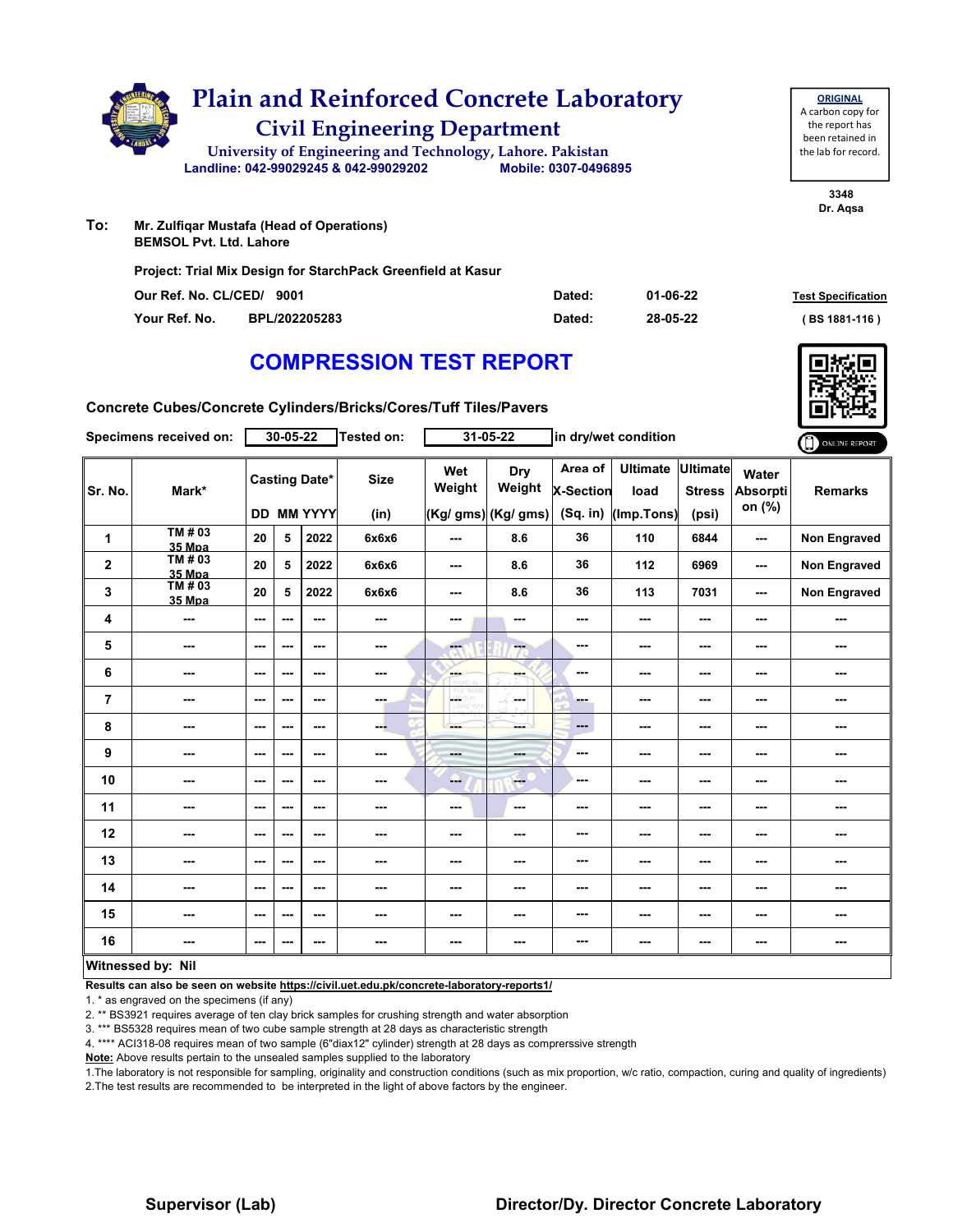|     | <b>Plain and Reinforced Concrete Laboratory</b><br><b>Civil Engineering Department</b> |                      |
|-----|----------------------------------------------------------------------------------------|----------------------|
|     | University of Engineering and Technology, Lahore. Pakistan                             |                      |
|     | Landline: 042-99029245 & 042-99029202                                                  | Mobile: 0307-0496895 |
| To: | Mr. Zulfiqar Mustafa (Head of Operations)<br><b>BEMSOL Pyt. Ltd. Lahore</b>            |                      |
|     | Project: Trial Mix Design for StarchPack Greenfield at Kasur                           |                      |

| Our Ref. No. CL/CED/ 9002 |               | Dated: | $01 - 06 - 22$ | <b>Test Specification</b> |
|---------------------------|---------------|--------|----------------|---------------------------|
| Your Ref. No.             | BPL/202205284 | Dated: | 28-05-22       | $(BS 1881 - 116)$         |

**3348 Dr. Aqsa**

**ORIGINAL** A carbon copy for the report has been retained in the lab for record.

# **COMPRESSION TEST REPORT**

**Concrete Cubes/Concrete Cylinders/Bricks/Cores/Tuff Tiles/Pavers**

| Specimens received on:  |                                  | $30 - 05 - 22$ |     |                                    | $31 - 05 - 22$<br>Tested on: |               | in dry/wet condition                 |                                         |                                       |                                           | ONLINE REPORT                      |                     |
|-------------------------|----------------------------------|----------------|-----|------------------------------------|------------------------------|---------------|--------------------------------------|-----------------------------------------|---------------------------------------|-------------------------------------------|------------------------------------|---------------------|
| Sr. No.                 | Mark*                            |                |     | <b>Casting Date*</b><br>DD MM YYYY | <b>Size</b><br>(in)          | Wet<br>Weight | Dry<br>Weight<br>(Kg/ gms) (Kg/ gms) | Area of<br><b>X-Section</b><br>(Sq. in) | <b>Ultimate</b><br>load<br>(Imp.Tons) | <b>Ultimate</b><br><b>Stress</b><br>(psi) | Water<br><b>Absorpti</b><br>on (%) | <b>Remarks</b>      |
| 1                       | TM # 05                          | 21             | 5   | 2022                               | 6x6x6                        | ---           | 8.4                                  | 36                                      | 104                                   | 6471                                      | ---                                | Non Engraved        |
| $\mathbf 2$             | 35 Mpa<br>TM#05<br><b>35 Mpa</b> | 21             | 5   | 2022                               | 6x6x6                        | $\cdots$      | 8.4                                  | 36                                      | 85                                    | 5289                                      | ---                                | <b>Non Engraved</b> |
| 3                       | TM#05<br><b>35 Mpa</b>           | 21             | 5   | 2022                               | 6x6x6                        | ---           | 8.6                                  | 36                                      | 106                                   | 6596                                      | $\sim$ $\sim$                      | <b>Non Engraved</b> |
| 4                       | ---                              | $--$           | --- | ---                                | ---                          | ---           | ---                                  | ---                                     | ---                                   | ---                                       | ---                                | ---                 |
| 5                       | ---                              | ---            | --- | ---                                | ---                          | ---           | ---                                  | ---                                     | ---                                   | ---                                       | ---                                | ---                 |
| 6                       | ---                              | ---            | --- | ---                                | ---                          | ---           | ---                                  | ---                                     | ---                                   | ---                                       | ---                                | ---                 |
| $\overline{\mathbf{r}}$ | ---                              | ---            | --- | ---                                | ---                          | LGET          | la sua                               | ---                                     | ---                                   | ---                                       | ---                                | ---                 |
| 8                       | ---                              | ---            | --- | ---                                | ---                          | ---           | ---                                  | ---                                     | ---                                   | ---                                       | ---                                |                     |
| 9                       | ---                              | $--$           | --- | $\overline{\phantom{a}}$           | ---                          | ---           | ---                                  | ---                                     | ---                                   | $\overline{\phantom{a}}$                  | ---                                | ---                 |
| 10                      | ---                              | ---            | --- | ---                                | ---                          | ---           | $-$                                  | ---                                     | ---                                   | ---                                       | ---                                | ---                 |
| 11                      | ---                              | ---            | --- | ---                                | ---                          | ---           | $\overline{\phantom{a}}$             | ---                                     | ---                                   | ---                                       | ---                                | ---                 |
| 12                      | ---                              | $--$           | --- | ---                                | ---                          | ---           | ---                                  | ---                                     | ---                                   | $--$                                      | ---                                | ---                 |
| 13                      | ---                              | ---            | --- | ---                                | ---                          | ---           | ---                                  | ---                                     | ---                                   | ---                                       | ---                                | ---                 |
| 14                      | ---                              | ---            | --- | ---                                | ---                          | ---           |                                      | ---                                     | ---                                   | ---                                       | ---                                |                     |
| 15                      | ---                              | ---            | --- | ---                                | ---                          | ---           | ---                                  | ---                                     | ---                                   | ---                                       | ---                                | ---                 |
| 16                      | ---                              | $--$           | --- | ---                                | ---                          | ---           | ---                                  | ---                                     | ---                                   | ---                                       | ---                                | ---                 |
|                         | Witnessed by: Nil                |                |     |                                    |                              |               |                                      |                                         |                                       |                                           |                                    |                     |

#### **Witnessed by: Nil**

**Results can also be seen on website https://civil.uet.edu.pk/concrete-laboratory-reports1/**

1. \* as engraved on the specimens (if any)

2. \*\* BS3921 requires average of ten clay brick samples for crushing strength and water absorption

3. \*\*\* BS5328 requires mean of two cube sample strength at 28 days as characteristic strength

4. \*\*\*\* ACI318-08 requires mean of two sample (6"diax12" cylinder) strength at 28 days as comprerssive strength

**Note:** Above results pertain to the unsealed samples supplied to the laboratory

1.The laboratory is not responsible for sampling, originality and construction conditions (such as mix proportion, w/c ratio, compaction, curing and quality of ingredients) 2.The test results are recommended to be interpreted in the light of above factors by the engineer.

### **Supervisor (Lab) Director/Dy. Director Concrete Laboratory**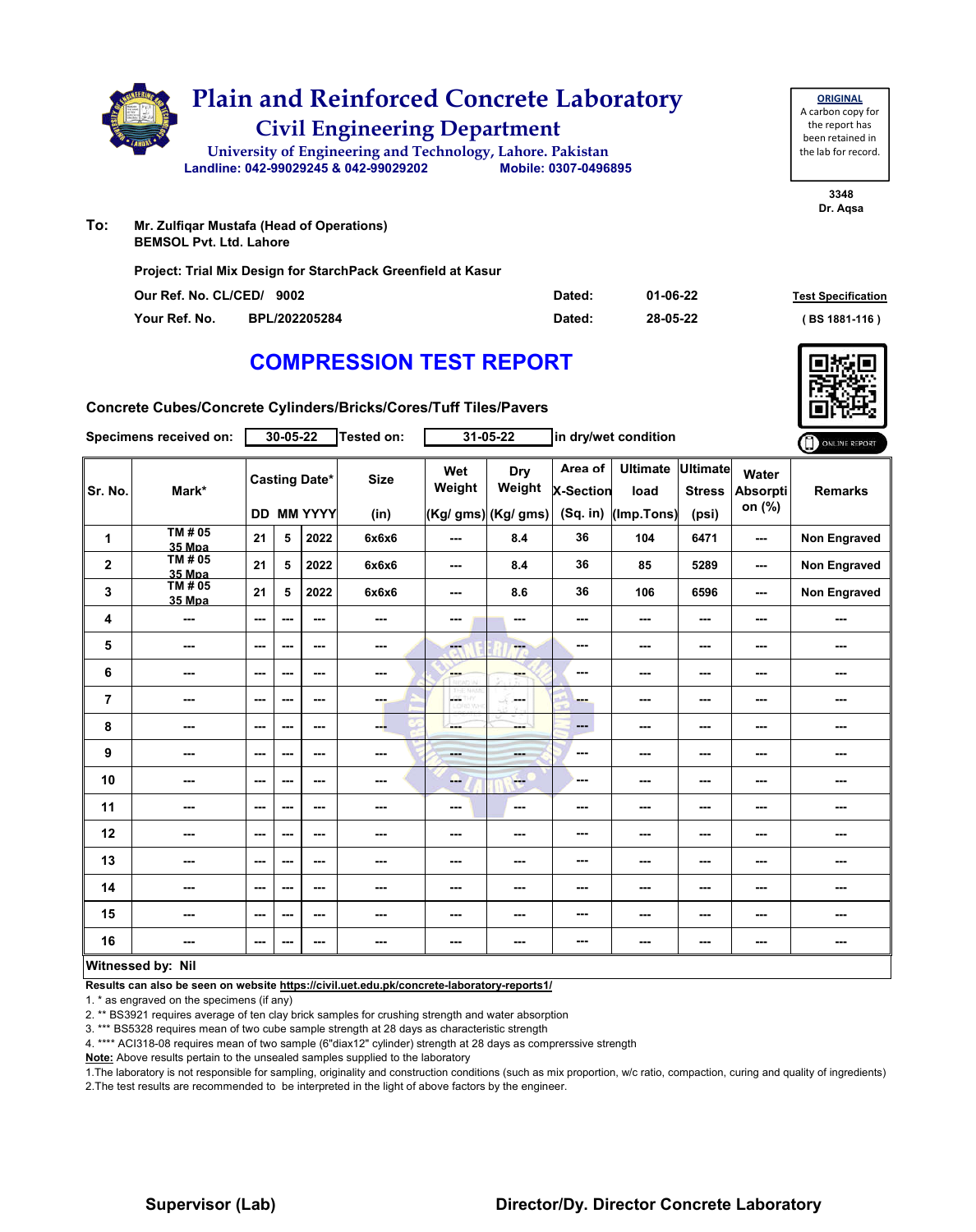|     | <b>Plain and Reinforced Concrete Laboratory</b><br><b>Civil Engineering Department</b>                                                      |                      |
|-----|---------------------------------------------------------------------------------------------------------------------------------------------|----------------------|
|     | University of Engineering and Technology, Lahore. Pakistan                                                                                  |                      |
|     | Landline: 042-99029245 & 042-99029202                                                                                                       | Mobile: 0307-0496895 |
| To: | Mr. Zulfiqar Mustafa (Head of Operations)<br><b>BEMSOL Pvt. Ltd. Lahore</b><br>Project: Trial Mix Design for StarchPack Greenfield at Kasur |                      |

| Our Ref. No. CL/CED/ 9003 |               | Dated: | 01-06-22 | <b>Test Specification</b> |
|---------------------------|---------------|--------|----------|---------------------------|
| Your Ref. No.             | BPL/202205285 | Dated: | 28-05-22 | (BS 1881-116)             |

**Concrete Cubes/Concrete Cylinders/Bricks/Cores/Tuff Tiles/Pavers**

| Specimens received on: |                          | $30 - 05 - 22$ |     |                                    | <b>Tested on:</b>   | $31 - 05 - 22$    |                                      | in dry/wet condition                    |                                       |                                           |                                    | ONLINE REPORT       |
|------------------------|--------------------------|----------------|-----|------------------------------------|---------------------|-------------------|--------------------------------------|-----------------------------------------|---------------------------------------|-------------------------------------------|------------------------------------|---------------------|
| Sr. No.                | Mark*                    |                |     | <b>Casting Date*</b><br>DD MM YYYY | <b>Size</b><br>(in) | Wet<br>Weight     | Dry<br>Weight<br>(Kg/ gms) (Kg/ gms) | Area of<br><b>X-Section</b><br>(Sq. in) | <b>Ultimate</b><br>load<br>(Imp.Tons) | <b>Ultimate</b><br><b>Stress</b><br>(psi) | Water<br><b>Absorpti</b><br>on (%) | <b>Remarks</b>      |
| 1                      | <b>TM#04</b><br>35 Mpa   | 21             | 5   | 2022                               | 6x6x6               | ---               | 8.6                                  | 36                                      | 85                                    | 5289                                      | ---                                | <b>Non Engraved</b> |
| $\mathbf 2$            | TM # 04<br><b>35 Mpa</b> | 21             | 5   | 2022                               | 6x6x6               | ---               | 8.4                                  | 36                                      | 95                                    | 5911                                      | ---                                | <b>Non Engraved</b> |
| 3                      | TM#04<br>35 Mpa          | 21             | 5   | 2022                               | 6x6x6               | ---               | 8.4                                  | 36                                      | 92                                    | 5724                                      | $\overline{\phantom{a}}$           | <b>Non Engraved</b> |
| 4                      | ---                      | ---            | --- | ---                                | ---                 | ---               | ---                                  | ---                                     | ---                                   | ---                                       | ---                                | ---                 |
| 5                      | ---                      | ---            | --- | ---                                | ---                 | <b>Free</b><br>۰A | ---                                  | ---                                     | ---                                   | ---                                       | ---                                | ---                 |
| 6                      | ---                      | $- - -$        | --- | ---                                | ---                 | ---               | ---                                  | ---                                     | ---                                   | ---                                       | ---                                | ---                 |
| $\overline{7}$         | ---                      | ---            | --- | ---                                | ---                 | LGET              | ---                                  | ---                                     | ---                                   | ---                                       | ---                                | ---                 |
| 8                      | ---                      | $--$           | --- | $\overline{\phantom{a}}$           | ---                 | ---               | ---                                  | ---                                     | ---                                   | ---                                       | ---                                | ---                 |
| 9                      | ---                      | ---            | --- | ---                                | ---                 | ---               | ---                                  | ---                                     | ---                                   | ---                                       | ---                                | ---                 |
| 10                     | ---                      | ---            | --- | $\sim$ $\sim$                      | ---                 | --                | ---                                  | ---                                     | ---                                   | $--$                                      | ---                                | ---                 |
| 11                     | ---                      | ---            | --- | ---                                | ---                 | ---               | ---                                  | ---                                     | ---                                   | ---                                       | ---                                | ---                 |
| 12                     | ---                      | ---            | --- | ---                                | ---                 | ---               | ---                                  | ---                                     | ---                                   | ---                                       | ---                                | ---                 |
| 13                     | ---                      | ---            | --- | ---                                | ---                 | ---               | ---                                  | ---                                     | ---                                   | ---                                       | ---                                | ---                 |
| 14                     | ---                      | ---            | --- | ---                                | ---                 | ---               | ---                                  | ---                                     | ---                                   | ---                                       | ---                                | ---                 |
| 15                     | ---                      | ---            | --- | ---                                | ---                 | ---               | ---                                  | ---                                     | ---                                   | $--$                                      | ---                                | ---                 |
| 16                     | ---                      | $--$           |     | ---                                | ---                 | ---               | ---                                  | ---                                     | ---                                   | $--$                                      | ---                                |                     |
|                        | Witnessed by: Nil        |                |     |                                    |                     |                   |                                      |                                         |                                       |                                           |                                    |                     |

#### **Witnessed by: Nil**

**Results can also be seen on website https://civil.uet.edu.pk/concrete-laboratory-reports1/**

1. \* as engraved on the specimens (if any)

2. \*\* BS3921 requires average of ten clay brick samples for crushing strength and water absorption

3. \*\*\* BS5328 requires mean of two cube sample strength at 28 days as characteristic strength

4. \*\*\*\* ACI318-08 requires mean of two sample (6"diax12" cylinder) strength at 28 days as comprerssive strength

**Note:** Above results pertain to the unsealed samples supplied to the laboratory

1.The laboratory is not responsible for sampling, originality and construction conditions (such as mix proportion, w/c ratio, compaction, curing and quality of ingredients) 2.The test results are recommended to be interpreted in the light of above factors by the engineer.



**ORIGINAL** A carbon copy for the report has been retained in the lab for record.

> **3348 Dr. Aqsa**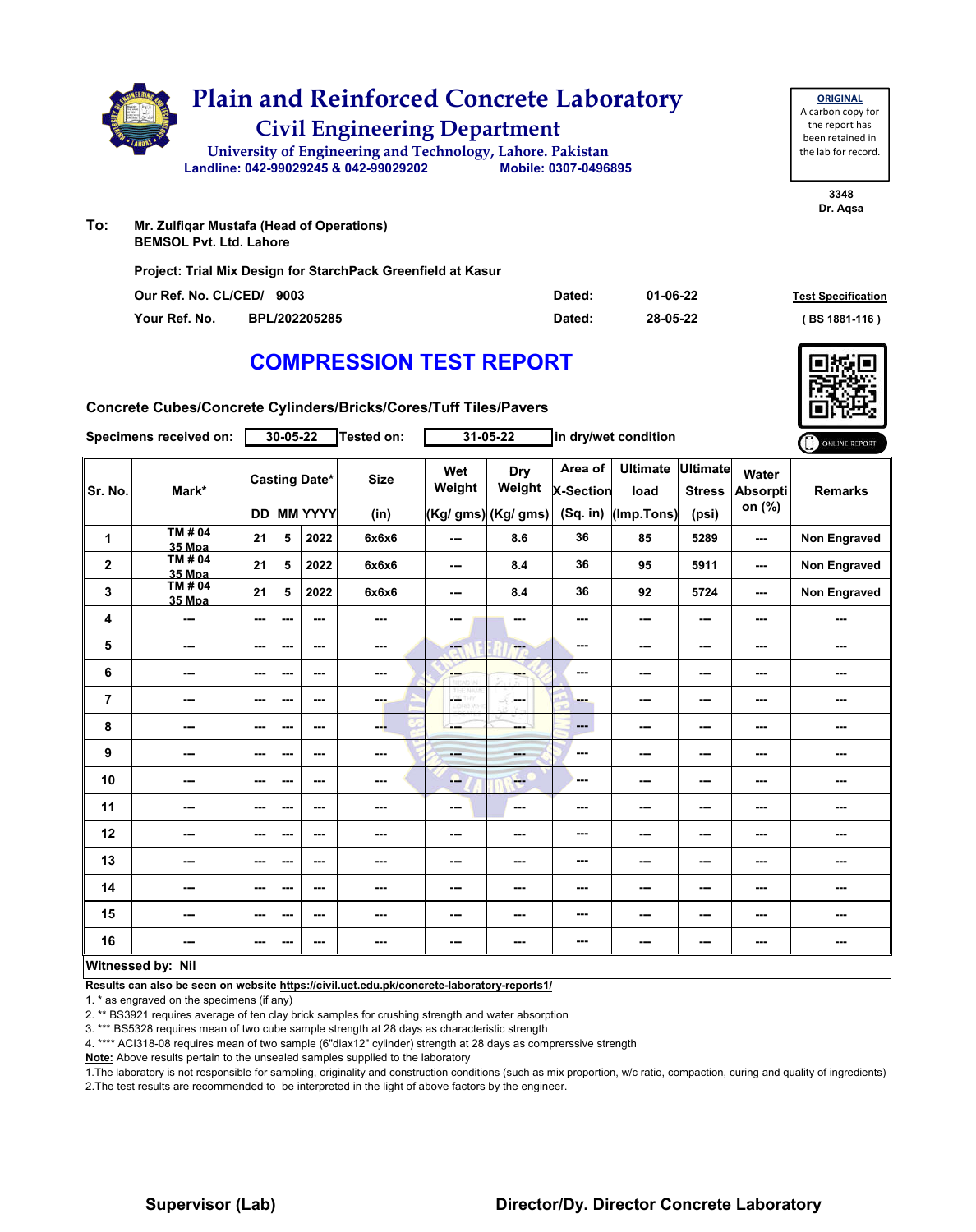

**To: Lt. General Muhammad Zaki (Retd.)**

**0**

**Project: Construction of Commercial Building 49-C, DHA Phase-6, Lahore.**

| Our Ref. No. CL/CED/ 9004 |     | Dated: | 01-06-22 | <b>Test Specification</b> |
|---------------------------|-----|--------|----------|---------------------------|
| Your Ref. No.             | Nil | Dated: | Nil      | <b>ASTM C39</b> 1         |

# **COMPRESSION TEST REPORT**

**Concrete Cubes/Concrete Cylinders/Bricks/Cores/Tuff Tiles/Pavers**

| Specimens received on: |                                                | 31-05-22 |               |                                           | <b>Tested on:</b>   | 01-06-22                        |                                       | in dry/wet condition                    |                                       |                                           | ONLINE REPORT                         |                 |
|------------------------|------------------------------------------------|----------|---------------|-------------------------------------------|---------------------|---------------------------------|---------------------------------------|-----------------------------------------|---------------------------------------|-------------------------------------------|---------------------------------------|-----------------|
| Sr. No.                | Mark*                                          |          |               | <b>Casting Date*</b><br><b>DD MM YYYY</b> | <b>Size</b><br>(in) | Wet<br>Weight                   | Dry<br>Weight<br>$(Kg/gms)$ (Kg/ gms) | Area of<br><b>X-Section</b><br>(Sq. in) | <b>Ultimate</b><br>load<br>(Imp.Tons) | <b>Ultimate</b><br><b>Stress</b><br>(psi) | Water<br><b>Absorpti</b><br>on $(\%)$ | <b>Remarks</b>  |
| 1                      | With Sika Chem.<br>(4000 Psi)                  | 24       | 5             | 2022                                      | 6Diax12             | $\overline{\phantom{a}}$        | 13                                    | 28.28                                   | 39                                    | 3089                                      | ---                                   | <b>Engraved</b> |
| $\mathbf{2}$           | With Sika Chem.<br>(4000 Psi)                  | 24       | 5             | 2022                                      | 6Diax12             | $\sim$ $\sim$                   | 12.2                                  | 28.28                                   | 49                                    | 3881                                      | ---                                   | <b>Engraved</b> |
| 3                      | With Sika Chem.<br>(4000 Psi)                  | 24       | 5             | 2022                                      | 6Diax12             | $\sim$ $\sim$                   | 11.8                                  | 28.28                                   | 43                                    | 3406                                      | ---                                   | <b>Engraved</b> |
| 4                      | <b>Without Sika</b><br><b>Chem. (4000 Psi)</b> | 24       | 5             | 2022                                      | 6Diax12             | ---                             | 13.8                                  | 28.28                                   | 37                                    | 2931                                      | ---                                   | <b>Engraved</b> |
| 5                      | <b>Without Sika</b><br><b>Chem. (4000 Psi)</b> | 24       | 5             | 2022                                      | 6Diax12             | ---                             | 13                                    | 28.28                                   | 35                                    | 2772                                      | ---                                   | <b>Engraved</b> |
| 6                      | <b>Without Sika</b><br>Chem. (4000 Psi)        | 24       | 5             | 2022                                      | 6Diax12             | <b>SHOP</b>                     | 13.2                                  | 28.28                                   | 37                                    | 2931                                      | ---                                   | Engraved        |
| $\overline{7}$         | ---                                            | ---      | ---           | ---                                       | ---                 | $\overline{a}$<br>НY<br>CORD WY | la sua                                | ш.                                      | ---                                   | ---                                       | ---                                   |                 |
| 8                      | ---                                            | ---      | $\sim$ $\sim$ | ---                                       | ---                 | ---                             | ---                                   | ---                                     | ---                                   | $\overline{\phantom{a}}$                  | ---                                   |                 |
| 9                      | ---                                            | ---      | ---           | ---                                       | ---                 | ---                             | ---                                   | ---                                     | ---                                   | $\overline{\phantom{a}}$                  | ---                                   | ---             |
| 10                     | ---                                            | ---      | ---           | ---                                       | ---                 | ---                             | ---                                   | ---                                     | ---                                   | ---                                       | ---                                   | ---             |
| 11                     | ---                                            | ---      | $\sim$ $\sim$ | ---                                       | ---                 | $\overline{\phantom{a}}$        | ---                                   | ---                                     | ---                                   | $\overline{\phantom{a}}$                  | ---                                   | ---             |
| 12                     | ---                                            | ---      | ---           | ---                                       |                     | ---                             | ---                                   | ---                                     | ---                                   | ---                                       | ---                                   | ---             |
| 13                     | ---                                            | ---      | ---           | ---                                       |                     | ---                             | ---                                   | ---                                     | ---                                   | ---                                       | ---                                   |                 |
| 14                     | ---                                            | ---      | $-$ --        | ---                                       | ---                 | ---                             | ---                                   | ---                                     | ---                                   | ---                                       | ---                                   | ---             |
| 15                     | ---                                            | ---      | ---           | ---                                       | ---                 | ---                             | ---                                   | ---                                     | ---                                   | $\sim$ $\sim$                             | ---                                   | ---             |
| 16                     | ---                                            | ---      | ---           | ---                                       | ---                 | ---                             | ---                                   | ---                                     | ---                                   | ---                                       | ---                                   | ---             |
|                        | Witnessed by: Nil                              |          |               |                                           |                     |                                 |                                       |                                         |                                       |                                           |                                       |                 |

#### **Witnessed by: Nil**

**Results can also be seen on website https://civil.uet.edu.pk/concrete-laboratory-reports1/**

1. \* as engraved on the specimens (if any)

2. \*\* BS3921 requires average of ten clay brick samples for crushing strength and water absorption

3. \*\*\* BS5328 requires mean of two cube sample strength at 28 days as characteristic strength

4. \*\*\*\* ACI318-08 requires mean of two sample (6"diax12" cylinder) strength at 28 days as comprerssive strength

**Note:** Above results pertain to the unsealed samples supplied to the laboratory

1.The laboratory is not responsible for sampling, originality and construction conditions (such as mix proportion, w/c ratio, compaction, curing and quality of ingredients) 2.The test results are recommended to be interpreted in the light of above factors by the engineer.

**ORIGINAL** A carbon copy for the report has been retained in the lab for record.

> **3359 Dr. Mazhar**





### **Supervisor (Lab) Director/Dy. Director Concrete Laboratory**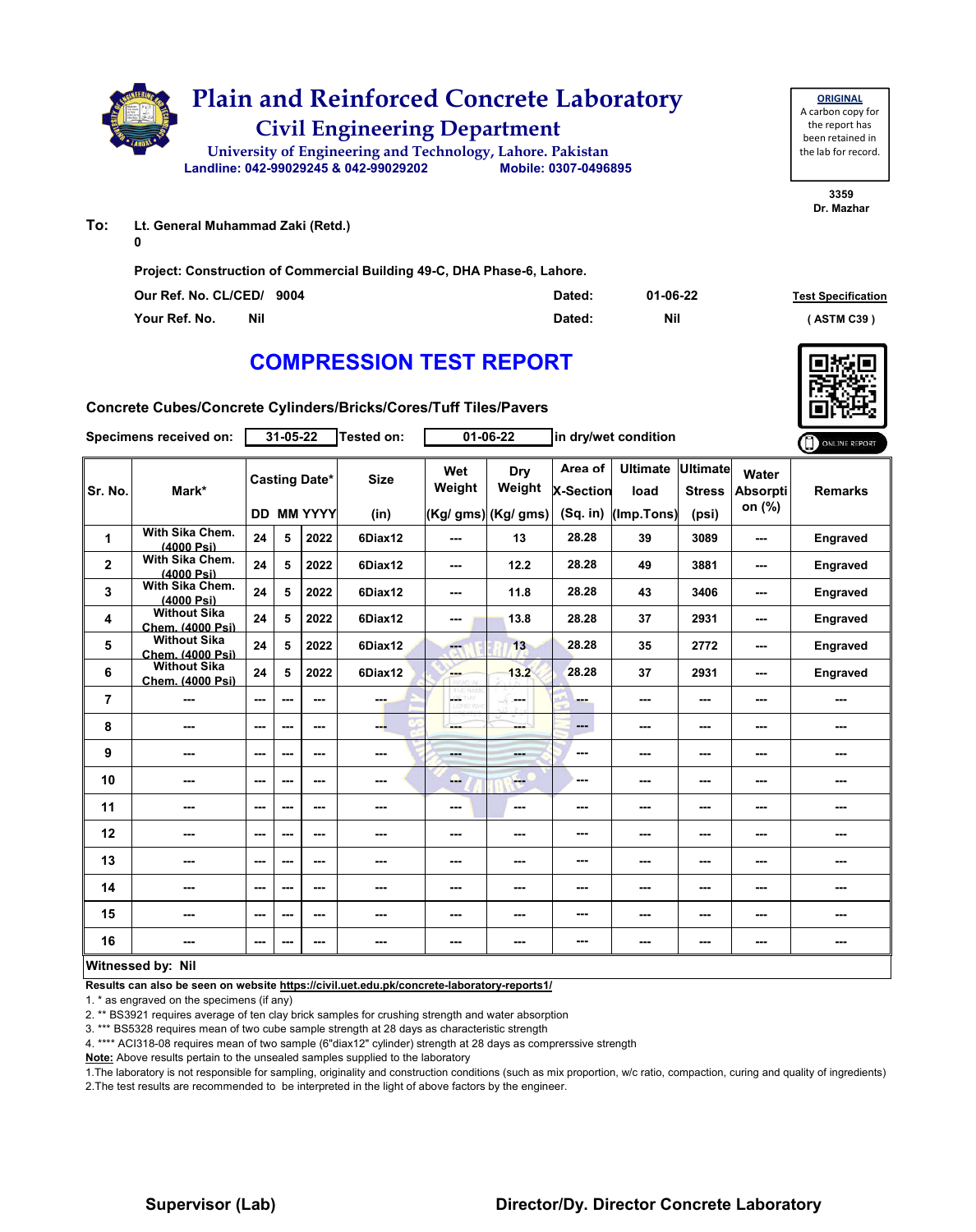

**ORIGINAL** A carbon copy for the report has been retained in the lab for record.

> **3241 Dr. Aqsa**

**To: Mr. Sh. Muhammad Tariq, Engineer REC The Help Care Society (TAC) (M/S Muhammad Ashfaq Ch & Sons (Pvt) Ltd. Contractor)**

**Project: Construction of Extension Block (The Help Care Society) TAC School Johar Town Lahore.**

| Our Ref. No. CL/CED/ 9005 |                   | Dated: | 01-06-22 | <b>Test Specification</b> |
|---------------------------|-------------------|--------|----------|---------------------------|
| Your Ref. No.             | <b>JTC EXT-19</b> | Dated: | 11-05-22 | (BS 3921**                |

### **COMPRESSION TEST REPORT**



**Concrete Cubes/Concrete Cylinders/Bricks/Cores/Tuff Tiles/Pavers**

|                | Specimens received on: |                          | 11-05-22                                  |                | Tested on:                  |                   | 31/5/2022                            |                      | in dry/wet condition                             |                          |                                    | ONLINE REPORT  |
|----------------|------------------------|--------------------------|-------------------------------------------|----------------|-----------------------------|-------------------|--------------------------------------|----------------------|--------------------------------------------------|--------------------------|------------------------------------|----------------|
| Sr. No.        | Mark*                  |                          | <b>Casting Date*</b><br><b>DD MM YYYY</b> |                | <b>Size</b><br>(in)         | Wet<br>Weight     | Dry<br>Weight<br>(Kg/ gms) (Kg/ gms) | Area of<br>X-Section | Ultimate Ultimate<br>load<br>(Sq. in) (Imp.Tons) | <b>Stress</b><br>(psi)   | <b>Water</b><br>Absorpti<br>on (%) | <b>Remarks</b> |
|                |                        |                          |                                           |                |                             |                   |                                      |                      |                                                  |                          |                                    |                |
| 1              | <b>MT</b>              | ---                      | ---                                       | $\sim$         | $8.7 \times 4.1 \times 3$   | 3725              | 3405                                 | 35.67                | 51                                               | 3203                     | 9.4                                | ---            |
| $\mathbf 2$    | <b>MT</b>              | $\overline{a}$           | $- - -$                                   | $\overline{a}$ | $8.7 \times 4.1 \times 3$   | 3705              | 3380                                 | 35.67                | 43                                               | 2700                     | 9.62                               | ---            |
| 3              | <b>MT</b>              | ---                      | $--$                                      | ---            | $8.7 \times 4.3 \times 3$   | 3765              | 3385                                 | 37.41                | 46                                               | 2754                     | 11.23                              | ---            |
| 4              | <b>MT</b>              | $- - -$                  | ---                                       | $\sim$         | 8.7 x 4.2 x 2.9             | 3805              | 3350                                 | 36.54                | 46                                               | 2820                     | 13.58                              | ---            |
| 5              | <b>MT</b>              | ---                      | ---                                       | $\sim$         | $8.7 \times 4.1 \times 2.9$ | 3730              | 3305                                 | 35.67                | 45                                               | 2826                     | 12.86                              | ---            |
| 6              | ---                    | $- - -$                  | $- - -$                                   | ---            | ---                         | <b>And</b>        | ---                                  | ---                  | ---                                              | ---                      | $-$                                | ---            |
| $\overline{7}$ | ---                    | ---                      | ---                                       | ---            | ---                         | OETHY<br>LIDRO WY | in med                               | ---                  | ---                                              | ---                      | ---                                | ---            |
| 8              | ---                    | ---                      | ---                                       | ---            | ---                         | ---               | ---                                  | ---                  | ---                                              | $\cdots$                 | ---                                | ---            |
| 9              | ---                    | ---                      | ---                                       | ---            | ---                         | $- - -$           | ---                                  | ---                  | ---                                              | ---                      | ---                                | ---            |
| 10             | ---                    | ---                      | ---                                       | ---            | ---                         | ---               | $-1$                                 | ---                  | ---                                              | ---                      | ---                                |                |
| 11             | ---                    | $-$                      | ---                                       | ---            | ---                         | $\sim$ $\sim$     | ---                                  | ---                  | ---                                              | ---                      | ---                                | ---            |
| 12             | ---                    | $\overline{\phantom{a}}$ | ---                                       | ---            | ---                         | ---               | ---                                  | ---                  | ---                                              | ---                      | ---                                | ---            |
| 13             | ---                    | $- - -$                  | ---                                       | $\sim$ $\sim$  | ---                         | ---               | ---                                  | ---                  | ---                                              | $\overline{\phantom{a}}$ | $\sim$ $\sim$                      | ---            |
| 14             | ---                    | ---                      | ---                                       | ---            | ---                         | ---               | ---                                  | ---                  | ---                                              | ---                      | ---                                | ---            |
| 15             | ---                    | $\overline{\phantom{a}}$ | ---                                       | ---            | ---                         | ---               | ---                                  | ---                  | $\overline{\phantom{a}}$                         | $\overline{\phantom{a}}$ | ---                                | ---            |
| 16             | ---                    | ---                      | ---                                       | ---            | ---                         | ---               | ---                                  | ---                  | ---                                              | $--$                     | $\overline{\phantom{a}}$           | ---            |
| Witnessed by:  |                        |                          |                                           |                |                             |                   |                                      |                      |                                                  |                          |                                    |                |

#### **Witnessed by:**

**Results can also be seen on website https://civil.uet.edu.pk/concrete-laboratory-reports1/**

1. \* as engraved on the specimens (if any)

2. \*\* BS3921 requires average of ten clay brick samples for crushing strength and water absorption

3. \*\*\* BS5328 requires mean of two cube sample strength at 28 days as characteristic strength

4. \*\*\*\* ACI318-08 requires mean of two sample (6"diax12" cylinder) strength at 28 days as comprerssive strength

**Note:** Above results pertain to the unsealed samples supplied to the laboratory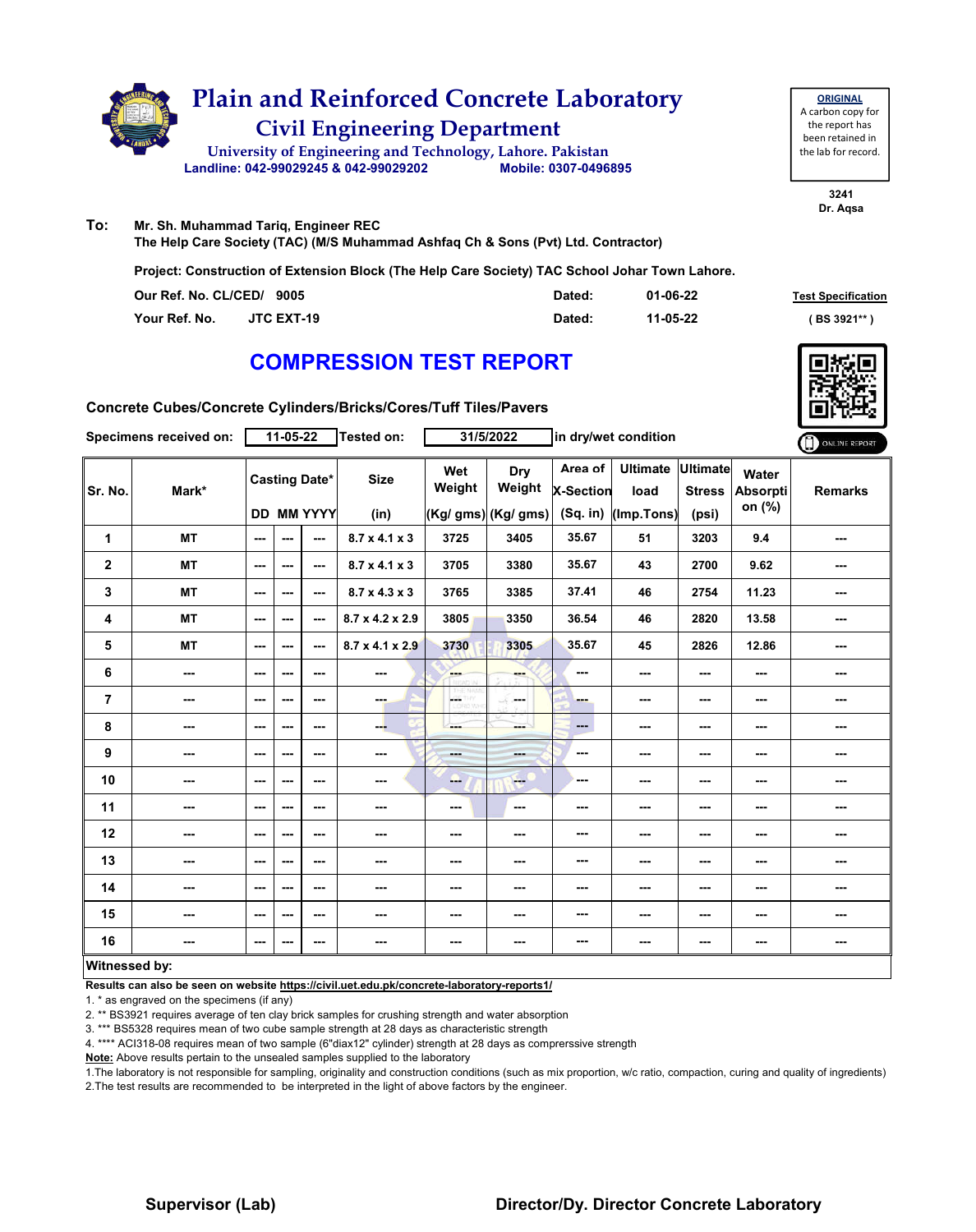

| <b>ORIGINAL</b>     |
|---------------------|
| A carbon copy for   |
| the report has      |
| been retained in    |
| the lab for record. |
|                     |

**3241 Dr. Aqsa**

**To: Mr. Sh. Muhammad Tariq, Engineer REC The Help Care Society (TAC) (M/S Muhammad Ashfaq Ch & Sons (Pvt) Ltd. Contractor)**

**Project: Construction of Extension Block (The Help Care Society) TAC School Johar Town Lahore.**

| Our Ref. No. CL/CED/ 9006 |                   | Dated: | 01-06-22 | <b>Test Specification</b> |
|---------------------------|-------------------|--------|----------|---------------------------|
| Your Ref. No.             | <b>JTC EXT-19</b> | Dated: | 11-05-22 | (BS 3921**)               |

### **COMPRESSION TEST REPORT**



**Concrete Cubes/Concrete Cylinders/Bricks/Cores/Tuff Tiles/Pavers**

|                | Specimens received on: |                          | 11-05-22             |                   | Tested on:                |                   | 31/5/2022            |                             | in dry/wet condition      |                          |                                    | ONLINE REPORT  |
|----------------|------------------------|--------------------------|----------------------|-------------------|---------------------------|-------------------|----------------------|-----------------------------|---------------------------|--------------------------|------------------------------------|----------------|
| Sr. No.        | Mark*                  |                          | <b>Casting Date*</b> |                   | <b>Size</b>               | Wet<br>Weight     | Dry<br>Weight        | Area of<br><b>X-Section</b> | Ultimate Ultimate<br>load | <b>Stress</b>            | Water<br><b>Absorpti</b><br>on (%) | <b>Remarks</b> |
|                |                        |                          |                      | <b>DD MM YYYY</b> | (in)                      |                   | $(Kg/gms)$ (Kg/ gms) |                             | (Sq. in) (Imp. Tons)      | (psi)                    |                                    |                |
| 1              | <b>HM</b>              | $\sim$                   | ---                  | ---               | 8.8 x 4.2 x 3.1           | 3810              | 3415                 | 36.96                       | 54                        | 3273                     | 11.57                              | ---            |
| $\mathbf 2$    | <b>HM</b>              | $\sim$ $\sim$            | ---                  | ---               | $8.7 \times 4.2 \times 3$ | 3695              | 3305                 | 36.54                       | 45                        | 2759                     | 11.8                               | ---            |
| 3              | HM                     | ---                      | ---                  | ---               | 8.7 x 4.2 x 3.1           | 3810              | 3475                 | 36.54                       | 56                        | 3433                     | 9.64                               | ---            |
| 4              | HM                     | $\sim$ $\sim$            | ---                  | ---               | 8.8 x 4.2 x 3.1           | 3770              | 3365                 | 36.96                       | 44                        | 2667                     | 12.04                              | ---            |
| 5              | HM                     | $\sim$                   | ---                  | ---               | $8.8 \times 4.2 \times 3$ | 3765              | 3385                 | 36.96                       | 46                        | 2788                     | 11.23                              | ---            |
| 6              | ---                    | $\overline{a}$           | ---                  | ---               | ---                       | <b>Barn</b>       |                      | ---                         | ---                       | $\sim$ $\sim$            | ---                                | ---            |
| $\overline{7}$ | ---                    | $\sim$                   | ---                  | ---               | ---                       | CETHY<br>LIORD WY | ---                  | ---                         | ---                       | $\hspace{0.05cm} \ldots$ | ---                                | ---            |
| 8              | ---                    | $\overline{\phantom{a}}$ | ---                  | ---               | --                        | ---               | ---                  | ---                         | ---                       | $\sim$ $\sim$            | ---                                | ---            |
| 9              | ---                    | $\sim$                   | ---                  | ---               | ---                       | <b>House</b>      | $- - -$              | ---                         | ---                       | ---                      | ---                                | ---            |
| 10             | ---                    | $\sim$ $\sim$            | ---                  | $--$              | ---                       | --                | <b>Here</b>          | ---                         | ---                       | $\sim$ $\sim$            | ---                                | ---            |
| 11             | ---                    | ---                      | ---                  | ---               | ---                       | $--$              | ---                  | ---                         | ---                       | ---                      | ---                                | ---            |
| 12             | ---                    | ---                      | ---                  | ---               | ---                       | ---               | ---                  | ---                         | ---                       | ---                      | ---                                | ---            |
| 13             | ---                    | ---                      | ---                  | ---               | ---                       | ---               | ---                  | ---                         | ---                       | ---                      | ---                                | ---            |
| 14             | ---                    | ---                      | ---                  | $--$              | ---                       | ---               | ---                  | ---                         | ---                       | ---                      | ---                                | ---            |
| 15             | ---                    | $\sim$                   | ---                  | $--$              | ---                       | ---               | ---                  | ---                         | ---                       | $\sim$                   | ---                                | ---            |
| 16             | ---                    | $\overline{\phantom{a}}$ | ---                  | ---               | $\sim$                    | ---               | ---                  | ---                         | ---                       | $\cdots$                 | ---                                | ---            |
| Witnessed by:  |                        |                          |                      |                   |                           |                   |                      |                             |                           |                          |                                    |                |

#### **Witnessed by:**

**Results can also be seen on website https://civil.uet.edu.pk/concrete-laboratory-reports1/**

1. \* as engraved on the specimens (if any)

2. \*\* BS3921 requires average of ten clay brick samples for crushing strength and water absorption

3. \*\*\* BS5328 requires mean of two cube sample strength at 28 days as characteristic strength

4. \*\*\*\* ACI318-08 requires mean of two sample (6"diax12" cylinder) strength at 28 days as comprerssive strength

**Note:** Above results pertain to the unsealed samples supplied to the laboratory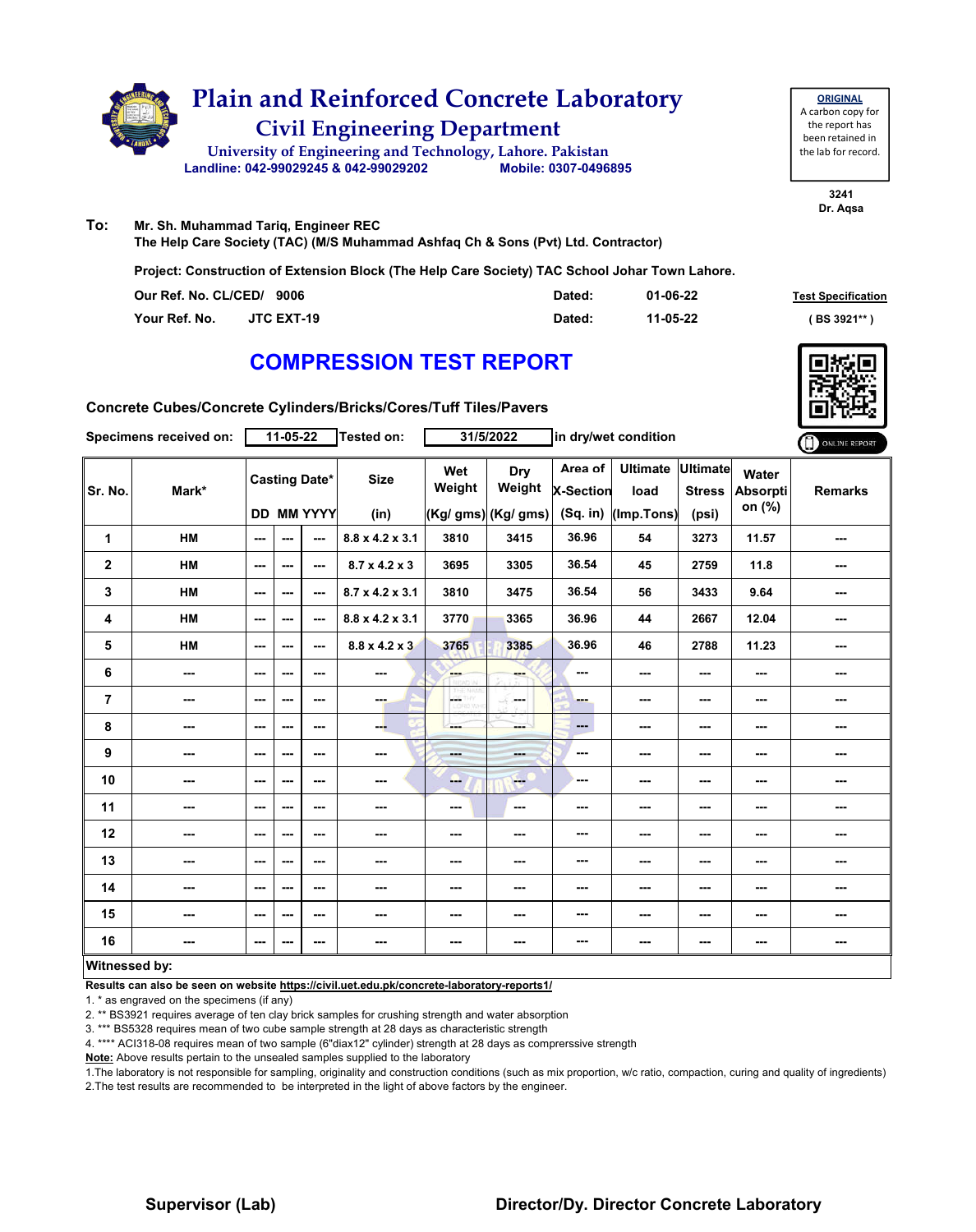

| Our Ref. No. CL/CED/ 9007   | Dated: | 01-06-22  | <b>Test Specification</b> |
|-----------------------------|--------|-----------|---------------------------|
| 2698-A/Skt<br>Your Ref. No. | Dated: | 30/3/2022 | (BS 3921**                |



**Concrete Cubes/Concrete Cylinders/Bricks/Cores/Tuff Tiles/Pavers**

|                | Specimens received on:                     |                          | 16/5/2022            |                   | <b>Tested on:</b>           |                          | 31/5/2022           |                        | in dry/wet condition     |                                  |                          | ONLINE REPORT  |
|----------------|--------------------------------------------|--------------------------|----------------------|-------------------|-----------------------------|--------------------------|---------------------|------------------------|--------------------------|----------------------------------|--------------------------|----------------|
| Sr. No.        | Mark*                                      |                          | <b>Casting Date*</b> |                   | <b>Size</b>                 | Wet<br>Weight            | Dry<br>Weight       | Area of<br>X-Section   | <b>Ultimate</b><br>load  | <b>Ultimate</b><br><b>Stress</b> | Water<br><b>Absorpti</b> | <b>Remarks</b> |
|                |                                            |                          |                      | <b>DD MM YYYY</b> | (in)                        |                          | (Kg/ gms) (Kg/ gms) | $(Sq.$ in)             | (Imp.Tons)               | (psi)                            | on (%)                   |                |
| 1              | Machine Made,<br>Double Line               | $\sim$                   | ---                  | ---               | 8.7 x 4.2 x 2.7             | 3320                     | 2820                | 36.54                  | 75                       | 4598                             | 17.73                    | ---            |
| $\overline{2}$ | <b>Machine Made,</b><br>Double Line        | $\overline{a}$           | ---                  | ---               | $8.8 \times 4.2 \times 2.7$ | 3390                     | 2870                | 36.96                  | 37                       | 2242                             | 18.12                    | ---            |
| 3              | <b>Machine Made,</b><br>Double Line        | $\sim$                   | ---                  | $\sim$            | 8.7 x 4.2 x 2.8             | 3390                     | 2855                | 36.54                  | 33                       | 2023                             | 18.74                    | ---            |
| 4              | <b>Machine Made,</b><br><b>Double Line</b> | $\overline{a}$           | ---                  | ---               | $8.6 \times 4 \times 2.9$   | 3125                     | 2595                | 34.4                   | 25                       | 1628                             | 20.42                    | ---            |
| 5              | <b>Machine Made,</b><br><b>Double Line</b> | ---                      | ---                  | ---               | $8.6 \times 4.2 \times 2.7$ | 3230                     | 2775                | 36.12                  | 36                       | 2233                             | 16.4                     | ---            |
| 6              | ---                                        | ---                      | ---                  | ---               |                             | <b>SHOP</b>              | ---                 | ---                    | ---                      | ---                              | ---                      | ---            |
| 7              | ---                                        | $\overline{a}$           | ---                  | ---               | ---                         | <b>GETHY</b><br>LORD WHI | man.                | ---                    | ---                      | ---                              | ---                      | ---            |
| 8              | ---                                        | ---                      | ---                  | ---               | ---                         | ---                      | ---                 | $\qquad \qquad \cdots$ | ---                      | ---                              | ---                      | ---            |
| 9              | ---                                        | $\overline{\phantom{a}}$ | ---                  | ---               | ---                         | mente.                   | ---                 | ---                    | $\overline{\phantom{a}}$ | ---                              | ---                      |                |
| 10             | $\overline{\phantom{a}}$                   | $\overline{a}$           | ---                  | ---               | ---                         | --                       | ---                 | ---                    | ---                      | ---                              | ---                      | ---            |
| 11             | $\sim$                                     | $\overline{\phantom{a}}$ | ---                  | ---               | ---                         | $\sim$                   | ---                 | ---                    | $- - -$                  | ---                              | ---                      | ---            |
| 12             | ---                                        | ---                      | ---                  | ---               | ---                         | ---                      | ---                 | ---                    | ---                      | ---                              | ---                      | ---            |
| 13             | ---                                        | ---                      | ---                  | ---               | ---                         | ---                      | ---                 | ---                    | ---                      | ---                              | ---                      | ---            |
| 14             | ---                                        | $\sim$                   | ---                  | ---               | ---                         | ---                      | ---                 | ---                    | ---                      | ---                              | ---                      | ---            |
| 15             | ---                                        | $-$                      | ---                  | ---               | ---                         | $\sim$ $\sim$            | ---                 | ---                    | $\sim$ $\sim$            | ---                              | ---                      | ---            |
| 16             | ---                                        | ---                      | ---                  | ---               |                             | ---                      | ---                 | ---                    | ---                      | ---                              | ---                      | ---            |
| Witnessed by:  |                                            |                          |                      |                   |                             |                          |                     |                        |                          |                                  |                          |                |

#### **Witnessed by:**

**Results can also be seen on website https://civil.uet.edu.pk/concrete-laboratory-reports1/**

1. \* as engraved on the specimens (if any)

2. \*\* BS3921 requires average of ten clay brick samples for crushing strength and water absorption

3. \*\*\* BS5328 requires mean of two cube sample strength at 28 days as characteristic strength

4. \*\*\*\* ACI318-08 requires mean of two sample (6"diax12" cylinder) strength at 28 days as comprerssive strength

**Note:** Above results pertain to the unsealed samples supplied to the laboratory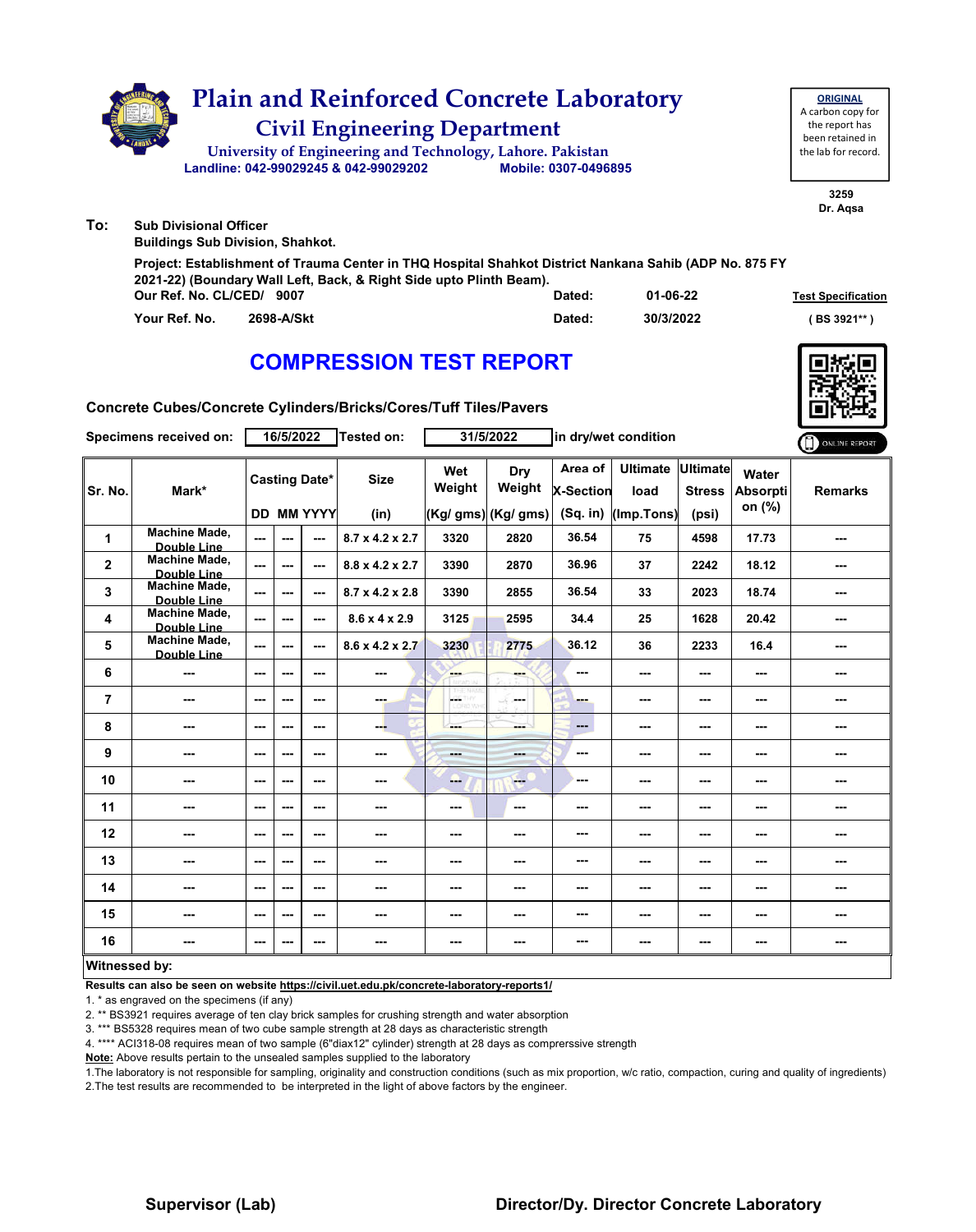|     | <b>Plain and Reinforced Concrete Laboratory</b><br><b>Civil Engineering Department</b><br>University of Engineering and Technology, Lahore. Pakistan<br>Landline: 042-99029245 & 042-99029202 | Mobile: 0307-0496895 | <b>ORIGINAL</b><br>A carbon copy for<br>the report has<br>been retained in<br>the lab for record. |
|-----|-----------------------------------------------------------------------------------------------------------------------------------------------------------------------------------------------|----------------------|---------------------------------------------------------------------------------------------------|
| To: | <b>Sub Divisional Officer</b><br><b>Buildings Sub Division, Shahkot</b>                                                                                                                       |                      | 3259<br>Dr. Agsa                                                                                  |
|     | Project: Establishment of Trauma Center in THQ Hospital Shahkot District Nankana Sahib (ADP No. 875 FY                                                                                        |                      |                                                                                                   |

| Our Ref. No. CL/CED/ 9008 |          | Dated: | 01-06-22  | <b>Test Specification</b> |
|---------------------------|----------|--------|-----------|---------------------------|
| Your Ref. No.             | 2746/Skt | Dated: | 26/4/2022 | (BS 3921**)               |

**Concrete Cubes/Concrete Cylinders/Bricks/Cores/Tuff Tiles/Pavers**

**2021-22) (Above Plinth Beam)**

|                         | Specimens received on: |         | 16/5/2022                |                   | Tested on:                  |                          | 31/5/2022                |                      | in dry/wet condition      |               |                          | ONLINE REPORT  |
|-------------------------|------------------------|---------|--------------------------|-------------------|-----------------------------|--------------------------|--------------------------|----------------------|---------------------------|---------------|--------------------------|----------------|
| Sr. No.                 | Mark*                  |         | <b>Casting Date*</b>     |                   | <b>Size</b>                 | Wet<br>Weight            | Dry<br>Weight            | Area of<br>X-Section | Ultimate Ultimate<br>load | <b>Stress</b> | Water<br><b>Absorpti</b> | <b>Remarks</b> |
|                         |                        |         |                          | <b>DD MM YYYY</b> | (in)                        |                          | $(Kg/gms)$ (Kg/ gms)     | (Sq. in)             | (Imp.Tons)                | (psi)         | on (%)                   |                |
| 1                       | S.G                    | ---     | ---                      | ---               | $8.7 \times 4.2 \times 2.7$ | 3205                     | 2770                     | 36.54                | 49                        | 3004          | 15.7                     | ---            |
| $\overline{\mathbf{2}}$ | S.G                    | $--$    | $\sim$ $\sim$            | ---               | $8.6 \times 4.2 \times 2.6$ | 3255                     | 2900                     | 36.12                | 38                        | 2357          | 12.24                    | ---            |
| $\mathbf 3$             | S.G                    | ---     | $\sim$ $\sim$            | $--$              | $8.5 \times 4 \times 2.7$   | 3130                     | 2860                     | 34                   | 57                        | 3755          | 9.44                     | ---            |
| 4                       | S.G                    | $--$    | $\sim$ $\sim$            | $--$              | 8.6 x 4.2 x 2.8             | 3270                     | 2895                     | 36.12                | 42                        | 2605          | 12.95                    | ---            |
| 5                       | S.G                    | $--$    | $\sim$ $\sim$            | $--$              | $8.7 \times 4.1 \times 2.7$ | 3225                     | 2865                     | 35.67                | 35                        | 2198          | 12.57                    | ---            |
| 6                       | ---                    | $- - -$ | $\sim$ $\sim$            | $- - -$           | ---                         | <b>FAR</b>               | ---                      | ---                  | $\sim$ $\sim$             | $- - -$       | $\sim$ $\sim$            | ---            |
| $\overline{7}$          | ---                    | $--$    | $\sim$ $\sim$            | ---               | ---                         | OF THY                   | ---                      | ---                  | ---                       | ---           | ---                      | ---            |
| 8                       | ---                    | $--$    | $\sim$ $\sim$            | $--$              | ---                         | ---                      | ---                      | $\cdots$             | ---                       | $\sim$ $\sim$ | $\sim$                   | ---            |
| $\boldsymbol{9}$        | ---                    | $--$    | $\sim$ $\sim$            | ---               | ---                         | ---                      | ---                      | ---                  | ---                       | ---           | ---                      | ---            |
| 10                      | ---                    | ---     | ---                      | $--$              | ---                         | ---                      | $-$                      | ---                  | ---                       | ---           | ---                      |                |
| 11                      | ---                    | $--$    | $\overline{\phantom{a}}$ | $--$              | ---                         | $\overline{\phantom{a}}$ | $\overline{\phantom{a}}$ | ---                  | ---                       | ---           | ---                      |                |
| 12                      | ---                    | ---     | $\sim$                   | $--$              | ---                         | ---                      | ---                      | ---                  | ---                       | ---           | ---                      | ---            |
| 13                      | ---                    | ---     | $\sim$ $\sim$            | ---               | ---                         | $\cdots$                 | ---                      | ---                  | ---                       | ---           | $\sim$ $\sim$            | ---            |
| 14                      | ---                    | $--$    | $\overline{\phantom{a}}$ | $--$              | ---                         | ---                      | ---                      | ---                  | ---                       | ---           | ---                      | ---            |
| 15                      | ---                    | ---     | ---                      | ---               | ---                         | ---                      | ---                      | ---                  | $\sim$                    | ---           | ---                      | ---            |
| 16                      |                        | ---     | ---                      | ---               | ---                         | ---                      | ---                      | ---                  | ---                       | ---           | ---                      | ---            |
| $M = 1$                 | المارات والمرابط       |         |                          |                   |                             |                          |                          |                      |                           |               |                          |                |

#### **Witnessed by:**

**Results can also be seen on website https://civil.uet.edu.pk/concrete-laboratory-reports1/**

1. \* as engraved on the specimens (if any)

2. \*\* BS3921 requires average of ten clay brick samples for crushing strength and water absorption

3. \*\*\* BS5328 requires mean of two cube sample strength at 28 days as characteristic strength

4. \*\*\*\* ACI318-08 requires mean of two sample (6"diax12" cylinder) strength at 28 days as comprerssive strength

**Note:** Above results pertain to the unsealed samples supplied to the laboratory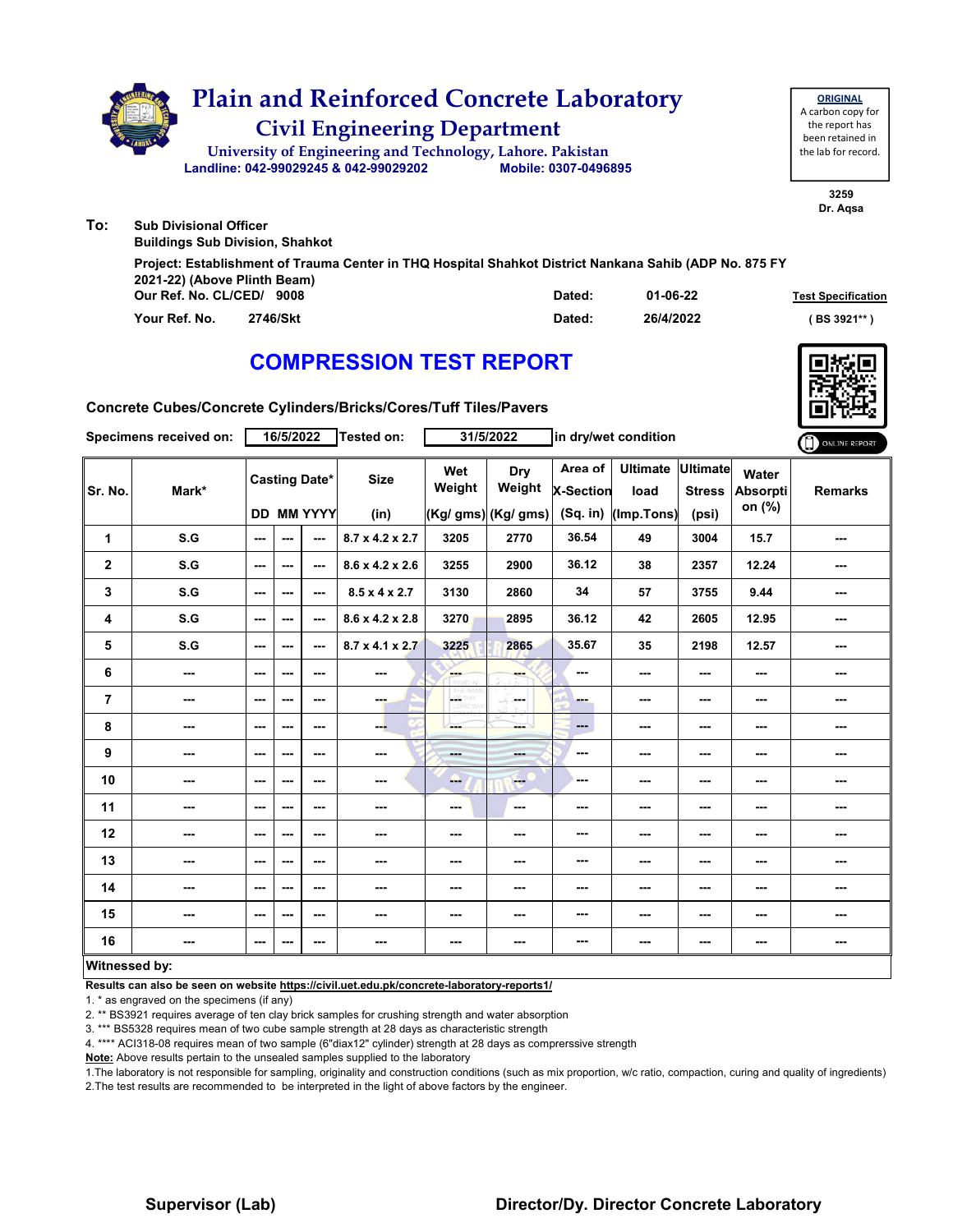

**ORIGINAL** A carbon copy for the report has been retained in the lab for record.

> **3339 Dr. Aqsa**

**To: Mr. Muhammad Azhar, Resident Engineer, Barrage, IBC. Islam Barrage Consultants (IBC). (Contractor; M/s DESCON Engineering Limited)**

**Project: Rehabilitation and Modernization of Islam Barrage. (Rehabilitation of Model Room Building)**

| Our Ref. No. CL/CED/ 9009 |                | Dated: | 01-06-22  | <b>Test Specification</b> |
|---------------------------|----------------|--------|-----------|---------------------------|
| Your Ref. No.             | IBC/RE/UET/007 | Dated: | 26/5/2022 | $---$                     |

### **COMPRESSION TEST REPORT**

**Concrete Cubes/Concrete Cylinders/Bricks/Cores/Tuff Tiles/Pavers**

|                | Specimens received on:                     |                          | 27/5/2022            |               | Tested on:  |                          | 31/5/2022           |                      | in dry/wet condition      |               |                          | ONLINE REPORT  |
|----------------|--------------------------------------------|--------------------------|----------------------|---------------|-------------|--------------------------|---------------------|----------------------|---------------------------|---------------|--------------------------|----------------|
| Sr. No.        | Mark*                                      |                          | <b>Casting Date*</b> |               | <b>Size</b> | Wet<br>Weight            | Dry<br>Weight       | Area of<br>X-Section | Ultimate Ultimate<br>load | <b>Stress</b> | Water<br><b>Absorpti</b> | <b>Remarks</b> |
|                |                                            |                          |                      | DD MM YYYY    | (in)        |                          | (Kg/ gms) (Kg/ gms) | (Sq. in)             | (Imp.Tons)                | (psi)         | on (%)                   |                |
| 1              | <b>I-Section, Grey</b><br>60 <sub>mm</sub> | $\sim$                   | ---                  | $\sim$        | 2.3 Thick   | $\sim$ $\sim$            | 3895                | 37.44                | 143                       | 8556          | $\sim$                   | ---            |
| $\mathbf{2}$   | I-Section, Grey<br>60mm                    | ---                      | ---                  | ---           | 2.3 Thick   | $\overline{\phantom{a}}$ | 3880                | 37.44                | 158                       | 9453          | $\sim$                   | ---            |
| 3              | I-Section, Grey<br>60 <sub>mm</sub>        | $\overline{a}$           | $--$                 | ---           | 2.3 Thick   | $\sim$                   | 3840                | 37.44                | 169                       | 10111         | $\sim$                   | ---            |
| 4              | I-Section, Grey<br>60mm                    | ---                      | ---                  | ---           | 2.3 Thick   | ---                      | 3920                | 37.44                | 145                       | 8675          | ---                      | ---            |
| 5              | <b>I-Section, Grey</b><br>60mm             | $\overline{a}$           | ---                  | ---           | 2.3 Thick   | men.                     | 4040                | 37.44                | 130                       | 7778          | ---                      | ---            |
| 6              | ---                                        | $\overline{\phantom{a}}$ | ---                  | ---           | ---         | ---                      | ---                 | ---                  | ---                       | ---           | ---                      | ---            |
| $\overline{7}$ | ---                                        | $\sim$ $\sim$            | ---                  | ---           | ---         | L.                       | in man              | ---                  | $\sim$ $\sim$             | ---           | $\overline{\phantom{a}}$ | ---            |
| 8              | ---                                        | ---                      | ---                  | ---           | ---         | ---                      | mente del           | ---                  | ---                       | ---           | ---                      | ---            |
| 9              | ---                                        | $\sim$ $\sim$            | ---                  | $\sim$ $\sim$ | ---         | <b>House</b>             | ---                 | ---                  | ---                       | ---           | ---                      | ---            |
| 10             | ---                                        | $\overline{\phantom{a}}$ | ---                  | ---           | ---         | --                       | $-$                 | ---                  | ---                       | ---           | ---                      | ---            |
| 11             | ---                                        | $- - -$                  | ---                  | ---           | ---         | $\sim$ $\sim$            | ---                 | ---                  | ---                       | ---           | $\sim$ $\sim$            | ---            |
| 12             | ---                                        | $\overline{\phantom{a}}$ | ---                  | ---           | ---         | ---                      | ---                 | ---                  | ---                       | ---           | ---                      | ---            |
| 13             | ---                                        | $\overline{\phantom{a}}$ | ---                  | ---           | ---         | ---                      | ---                 | ---                  | ---                       | ---           | ---                      | ---            |
| 14             | ---                                        | $\overline{\phantom{a}}$ | ---                  | ---           | ---         | ---                      | ---                 | ---                  | ---                       | ---           | ---                      | ---            |
| 15             | ---                                        | $\sim$ $\sim$            | ---                  | ---           | ---         | ---                      | ---                 | ---                  | ---                       | ---           | ---                      | ---            |
| 16             | ---                                        | $\sim$ $\sim$            | ---                  | ---           | ---         | ---                      | ---                 | ---                  | ---                       | ---           | ---                      | ---            |
|                | Witnessed hy Nil                           |                          |                      |               |             |                          |                     |                      |                           |               |                          |                |

#### **Witnessed by: Nil**

**Results can also be seen on website https://civil.uet.edu.pk/concrete-laboratory-reports1/**

1. \* as engraved on the specimens (if any)

2. \*\* BS3921 requires average of ten clay brick samples for crushing strength and water absorption

3. \*\*\* BS5328 requires mean of two cube sample strength at 28 days as characteristic strength

4. \*\*\*\* ACI318-08 requires mean of two sample (6"diax12" cylinder) strength at 28 days as comprerssive strength

**Note:** Above results pertain to the unsealed samples supplied to the laboratory